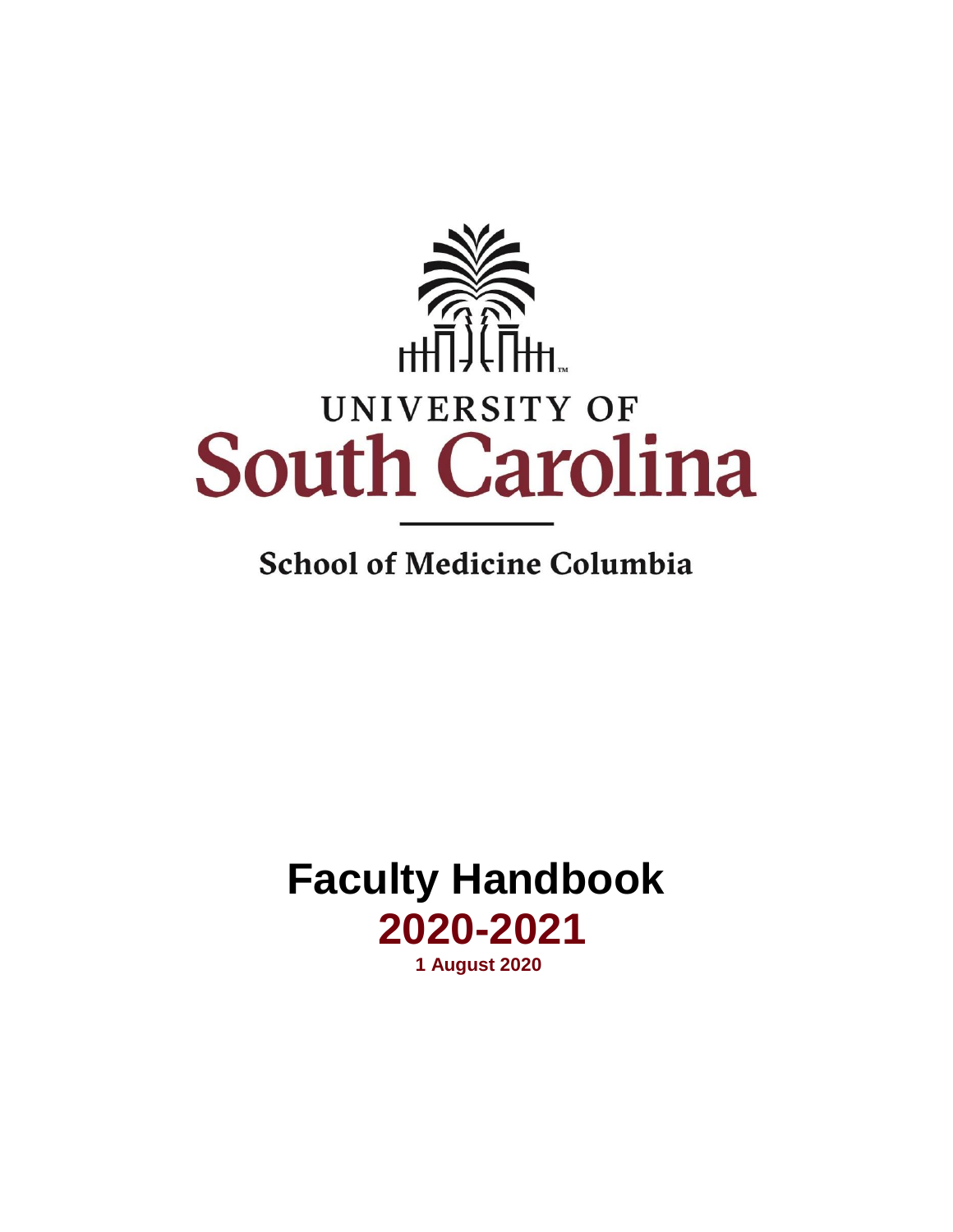| <b>Table of Contents</b>                                                                                                |                         |
|-------------------------------------------------------------------------------------------------------------------------|-------------------------|
|                                                                                                                         | Page                    |
|                                                                                                                         |                         |
| <b>Introduction</b>                                                                                                     | 1                       |
|                                                                                                                         |                         |
| <b>University of South Carolina</b>                                                                                     | 1                       |
| <b>History</b>                                                                                                          | 1                       |
| <b>Motto</b>                                                                                                            | 1                       |
| <b>The Carolinian Creed</b>                                                                                             | 1                       |
| <b>Rule of Academic Responsibility</b>                                                                                  | 1                       |
|                                                                                                                         |                         |
| <b>School of Medicine</b>                                                                                               | $\boldsymbol{2}$        |
| <b>Mission</b>                                                                                                          | $\overline{2}$          |
| <b>History</b>                                                                                                          | $\mathbf{2}$            |
| <b>Guiding Principles</b>                                                                                               | $\overline{\mathbf{3}}$ |
| <b>Program Objectives</b>                                                                                               | $\mathbf{3}$            |
| <b>Guidelines for Conduct in Teacher/Learner Relationships</b>                                                          | 3                       |
|                                                                                                                         |                         |
| <b>Faculty</b>                                                                                                          | 5                       |
| <b>Basic Science Faculty</b>                                                                                            | $\overline{\mathbf{5}}$ |
| <b>Clinical Faculty</b>                                                                                                 | $\overline{\mathbf{5}}$ |
| <b>USC-Salaried Faculty</b>                                                                                             | $\overline{\mathbf{5}}$ |
|                                                                                                                         | $\overline{\mathbf{5}}$ |
| Prisma Health Medical Group-Midlands/Hospital-Salaried Faculty                                                          | $\overline{5}$          |
| <b>Volunteer Faculty</b>                                                                                                |                         |
|                                                                                                                         |                         |
| Appointment, Promotion, and/or Tenure Procedures and Criteria                                                           | 6                       |
| Tenure and Promotion Procedures and Criteria for Tenure-Track Basic Science and<br><b>Tenure-Track Clinical Faculty</b> | 6                       |
| <b>Criteria for Tenure of Librarians in the SOM</b>                                                                     | 6                       |
| Appointment and Promotion Procedures and Criteria for Non-Tenure-Track Basic                                            | 6                       |
| <b>Science Faculty</b>                                                                                                  |                         |
| Appointment and Promotion Procedures and Criteria for Non-Tenure-Track Clinical                                         | 6                       |
| <b>Faculty</b>                                                                                                          |                         |
| Appointment, Reappointment, and Promotion Procedures for Volunteer Faculty                                              | 6                       |
|                                                                                                                         |                         |
| <b>Administrative Structure</b>                                                                                         | 6                       |
| <b>Administration</b>                                                                                                   | $\overline{7}$          |
| <b>Department Chairs</b>                                                                                                | 11                      |
|                                                                                                                         |                         |
| <b>Committees</b>                                                                                                       | 12                      |
| <b>Authority</b>                                                                                                        | 12                      |
| <b>Nomination/Election Process</b>                                                                                      | 12                      |
| <b>Voting Privileges</b>                                                                                                | 12                      |
| <b>Selection of Student Members</b>                                                                                     | 12                      |
| <b>Other USC and SOM Committees</b>                                                                                     | 12                      |
| <b>Minutes of Committee and Subcommittee Meetings</b>                                                                   | 12                      |
| <b>Service on SOM Committees and Subcommittees</b>                                                                      | 12                      |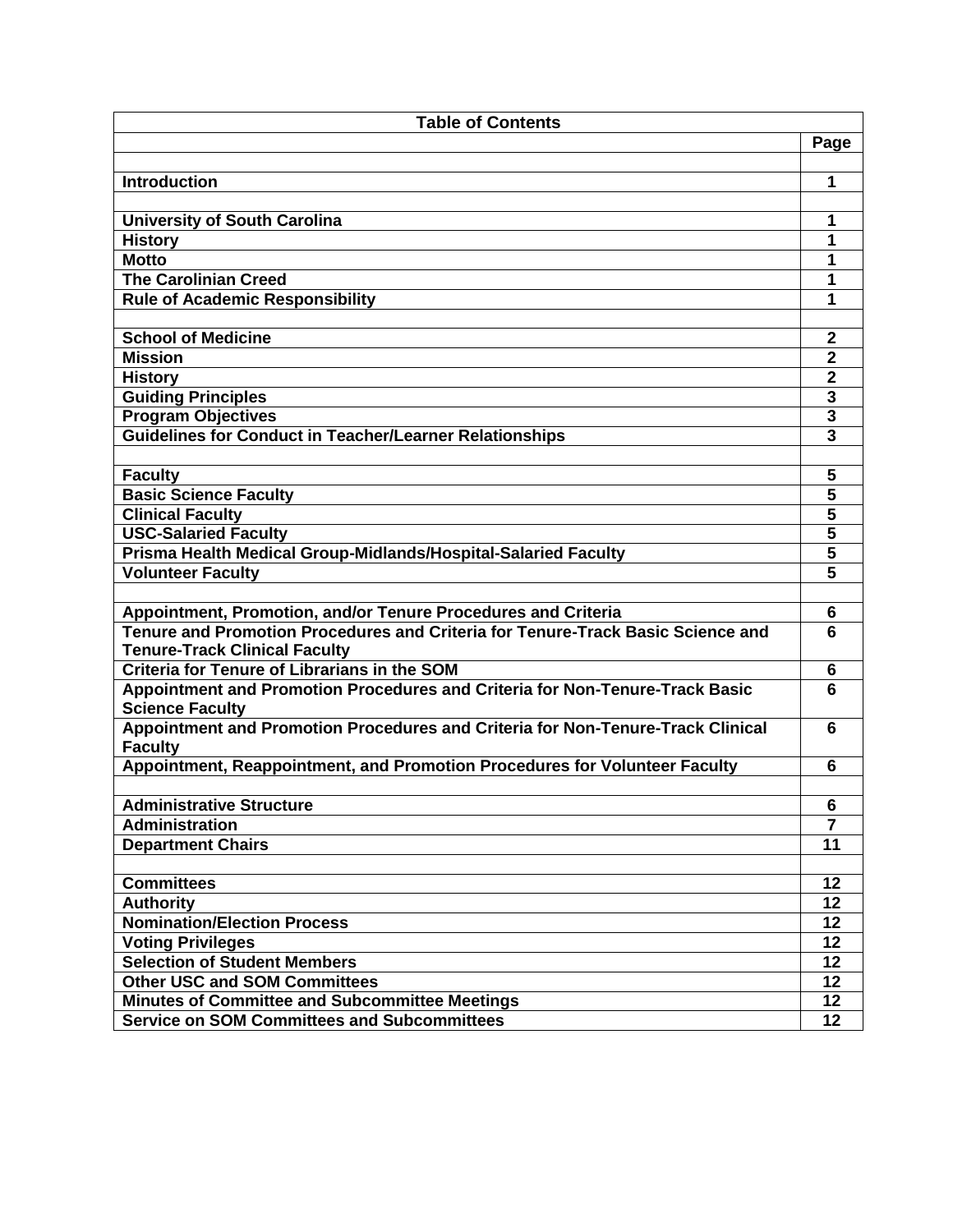| <b>Table of Contents</b>                                                                                                                                               |                 |
|------------------------------------------------------------------------------------------------------------------------------------------------------------------------|-----------------|
|                                                                                                                                                                        | Page            |
|                                                                                                                                                                        |                 |
| <b>Descriptions of Committees and Subcommittees</b>                                                                                                                    | 13              |
|                                                                                                                                                                        |                 |
| <b>Committees Related to the University of South Carolina</b>                                                                                                          | 13              |
|                                                                                                                                                                        |                 |
| Committees Mandated by the University of South Carolina Faculty Manual                                                                                                 | 13              |
| <b>Basic Science Unit Tenure and Promotion Committee</b>                                                                                                               | 13              |
| <b>Clinical Unit Tenure and Promotion Committee</b>                                                                                                                    | 13              |
| <b>Medical Library Tenure Committee</b>                                                                                                                                | 13              |
|                                                                                                                                                                        |                 |
| <b>Committees Related Directly to the Office of the Dean</b>                                                                                                           | 13              |
|                                                                                                                                                                        |                 |
| <b>Faculty Representation Committee</b>                                                                                                                                | 13              |
| <b>Executive Committee</b>                                                                                                                                             | 13              |
| <b>Basic Science Advisory Committee</b>                                                                                                                                | 13              |
| <b>Biomedical Engineering Committee</b>                                                                                                                                | 13              |
| <b>Student Promotions Committee</b>                                                                                                                                    | 13              |
| <b>Academic Review Subcommittee</b>                                                                                                                                    | 13              |
| <b>Honor Committee</b>                                                                                                                                                 | 13              |
| <b>Academic Standards Committee</b>                                                                                                                                    | 14              |
| <b>Grade Change Subcommittee</b>                                                                                                                                       | 14              |
| <b>Women in Science and Medicine Committee</b>                                                                                                                         | 14              |
| Appointment and Promotion Committee for Non-Tenure-Track Basic Science Faculty                                                                                         | 14              |
|                                                                                                                                                                        | 14              |
| Appointment and Promotion Committee for Non-Tenure-Track Clinical Faculty<br><b>Conflict of Interest Committee</b>                                                     |                 |
|                                                                                                                                                                        | 14              |
| Committees Related to the Office of the Dean Through the Office of Medical Education                                                                                   | 14              |
|                                                                                                                                                                        |                 |
| and Academic Affairs (Offices of Admissions and Enrollment Services, Curricular<br>Affairs and Media Resources, Graduate Studies, and Student and Career Services) and |                 |
| the Office of the Associate Dean for Research and Graduate Education                                                                                                   |                 |
|                                                                                                                                                                        |                 |
| Through the Office of Admissions and Enrollment Services                                                                                                               | 14              |
| <b>Admissions Committee</b>                                                                                                                                            | 14              |
|                                                                                                                                                                        |                 |
| Through the Office of Curricular Affairs and Media Resources                                                                                                           | 14              |
| <b>Curriculum Committee</b>                                                                                                                                            | 14              |
|                                                                                                                                                                        |                 |
| <b>Standing Subcommittees</b><br><b>M-I/M-II Subcommittee</b>                                                                                                          | 14              |
|                                                                                                                                                                        | 15              |
| M-III/M-IV Subcommittee                                                                                                                                                | 15              |
| Interdepartmental/Interdisciplinary Integration Subcommittee                                                                                                           | $\overline{15}$ |
| Independent Learning Development and Implementation Subcommittee                                                                                                       | 15              |
| <b>Core Student Assessment Subcommittee</b>                                                                                                                            | 15              |
| <b>Ad Hoc Subcommittee</b>                                                                                                                                             | 15              |
| <b>Curriculum Accommodations Subcommittee</b>                                                                                                                          | 15              |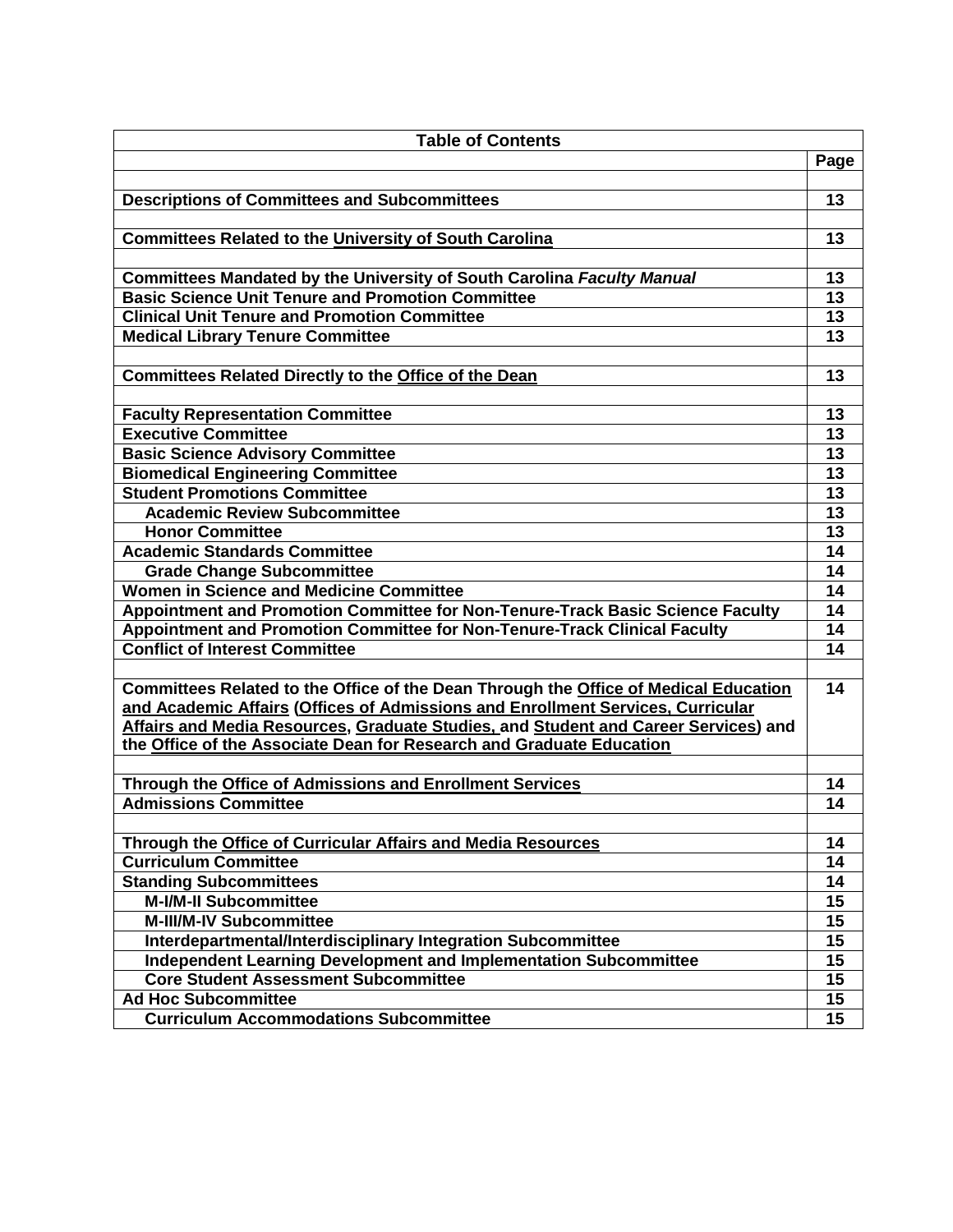| <b>Table of Contents</b>                                                                                  |      |
|-----------------------------------------------------------------------------------------------------------|------|
|                                                                                                           | Page |
|                                                                                                           |      |
| Through the Office of the Associate Dean for Research and Graduate Education                              | 15   |
| <b>Biomedical Science Graduate Committee</b>                                                              | 15   |
| <b>Biomedical Science Graduate Nurse Anesthesia Subcommittee</b>                                          | 15   |
| <b>Rehabilitation Counseling Graduate Subcommittee</b>                                                    | 15   |
| <b>Genetic Counseling Graduate Subcommittee</b>                                                           | 15   |
| Physician Assistant Graduate Subcommittee                                                                 | 16   |
| <b>Certificate Program Admissions Committee</b>                                                           | 16   |
|                                                                                                           |      |
| Through the Office of Student and Career Services                                                         | 16   |
| <b>Leave of Absence Committee</b>                                                                         | 16   |
| <b>Scholarship and Loan Committee</b>                                                                     | 16   |
| <b>Student Services Committee</b>                                                                         | 16   |
|                                                                                                           |      |
| Committees Related to the Office of the Dean Through the Office of Administration<br>and Finance          | 16   |
| Committees Related to the Health and Safety of SOM Faculty Members, Students, and<br><b>Staff Members</b> | 16   |
| <b>Wellness Promotion Committee</b>                                                                       | 16   |
|                                                                                                           |      |
| Committee Related to the Office of the Dean Through the Office of Diversity and<br><b>Inclusion</b>       | 16   |
| <b>Diversity and Inclusion Committee</b>                                                                  | 16   |
|                                                                                                           |      |
| Committee Related to the Office of the Dean Through the Medical Library                                   | 16   |
| <b>Library Committee</b>                                                                                  | 16   |
|                                                                                                           |      |
| Committee Related to the Office of the Dean Through the Office of Information                             | 17   |
| <b>Technology</b>                                                                                         |      |
| <b>Information Technology Committee</b>                                                                   | 17   |
|                                                                                                           |      |
| <b>Members of the Faculty Senate</b>                                                                      | 17   |
|                                                                                                           |      |
| <b>SOM Committee Membership Recusal Policy</b>                                                            | 17   |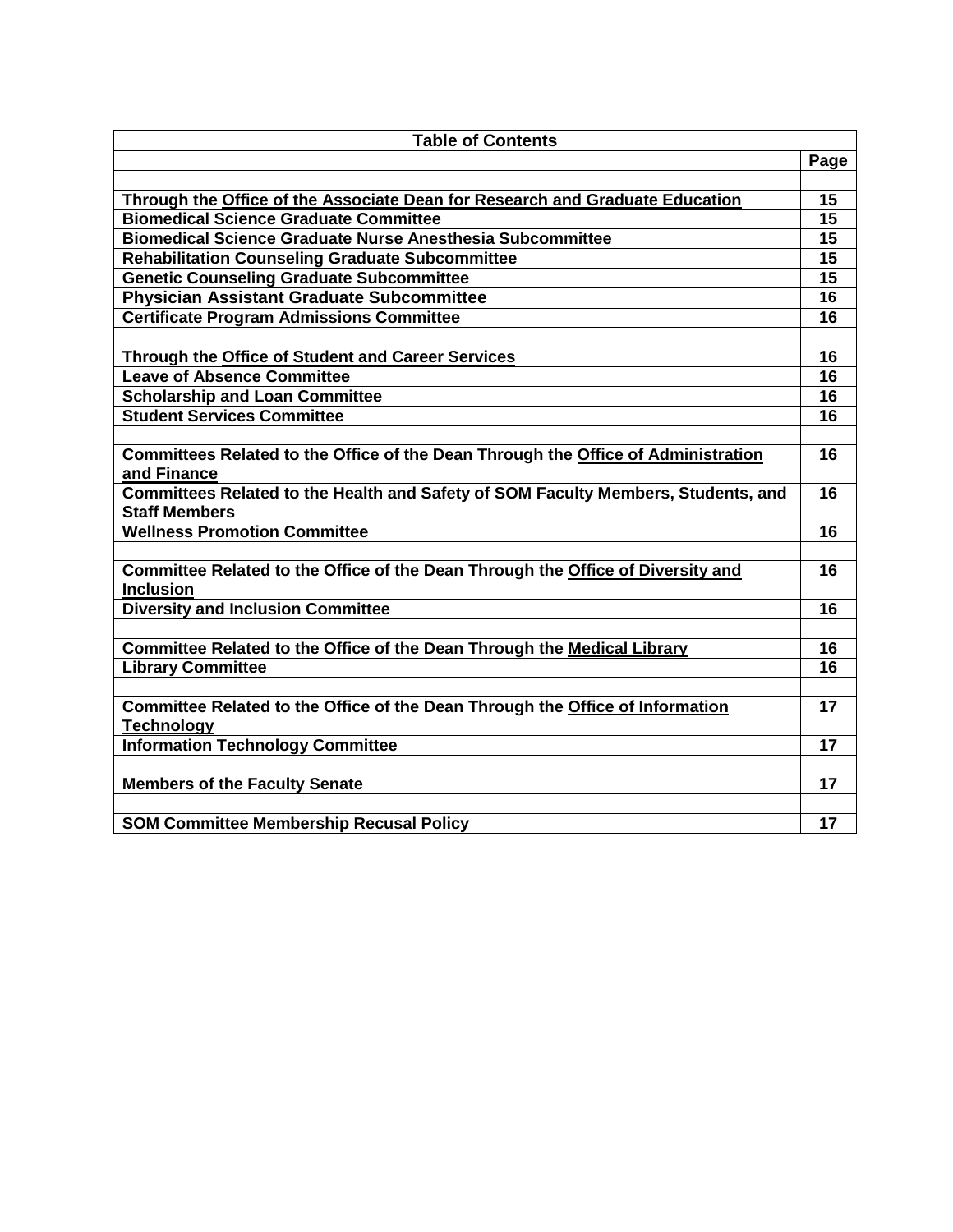| <b>Table of Contents</b>                                                           |                 |  |
|------------------------------------------------------------------------------------|-----------------|--|
|                                                                                    | Page            |  |
|                                                                                    |                 |  |
| <b>Campuses</b>                                                                    | 18              |  |
| <b>Basic Science Campus</b>                                                        | 18              |  |
| <b>Clinical Campuses</b>                                                           | 18              |  |
| <b>Palmetto Health Richland</b>                                                    | 18              |  |
| Dorn Veterans Administration Medical Center/Columbia VA Health Care System         | 18              |  |
| South Carolina Department of Mental Health                                         | 18              |  |
| <b>MUSC Health - Florence Medical Center</b>                                       | 19              |  |
| <b>McLeod Regional Medical Center</b>                                              | 19              |  |
|                                                                                    |                 |  |
| <b>Educational Program</b>                                                         | 19              |  |
| <b>Curriculum</b>                                                                  | 19              |  |
| Course/Clerkship Titles, (Credit Hours), Numbers, and Course Directors             | 19              |  |
| <b>Academic Policies</b>                                                           | 20              |  |
| Academic Assessment and Assessment of Personal and Professional Conduct            | 20              |  |
| <b>Grading Policies</b>                                                            | 20              |  |
| <b>Evaluation of Courses and Clerkships</b>                                        | 20              |  |
| <b>Evaluation of Faculty Members</b>                                               | 21              |  |
| <b>Technical Assistance with Teaching Activities</b>                               | 21              |  |
|                                                                                    |                 |  |
| <b>Research</b>                                                                    | 21              |  |
| <b>USC Office of Sponsored Award Management (SAM)</b>                              | 21              |  |
| <b>Office of Research Compliance (ORC)</b>                                         | 21              |  |
| <b>Research Involving Human Subjects</b>                                           | 21              |  |
| Use of Animals in Research and Teaching                                            | 22              |  |
| <b>Outside Professional Activities (Consulting/Conflict of Interest)</b>           | $\overline{22}$ |  |
| Use of Recombinant DNA and Biohazardous Materials                                  | 22              |  |
| USC Office of Economic Engagements and Technology Commercialization Office         | 22              |  |
| <b>Institutional Policies Related to Sponsored Research</b>                        | 22              |  |
|                                                                                    |                 |  |
| <b>Clinical Services</b>                                                           | 23              |  |
| <b>Billing Compliance Office</b>                                                   | 23              |  |
| <b>HIPAA &amp; Privacy Office</b>                                                  | 23              |  |
|                                                                                    |                 |  |
| <b>USC and SOM Publications</b>                                                    | 23              |  |
|                                                                                    |                 |  |
| <b>Students</b>                                                                    | 24              |  |
| <b>Enrollment</b>                                                                  | 24              |  |
| <b>Courses and Clerkships</b>                                                      | 24              |  |
| <b>Admission</b>                                                                   | 24              |  |
| <b>Student Health</b>                                                              | 24              |  |
| <b>Student Advisory Systems</b>                                                    | 25              |  |
|                                                                                    |                 |  |
| Figure 1: Functional Organizational Chart - SOM                                    | 26              |  |
|                                                                                    |                 |  |
| Figure 2: Functional Organizational Chart - Medical Education and Academic Affairs | 27              |  |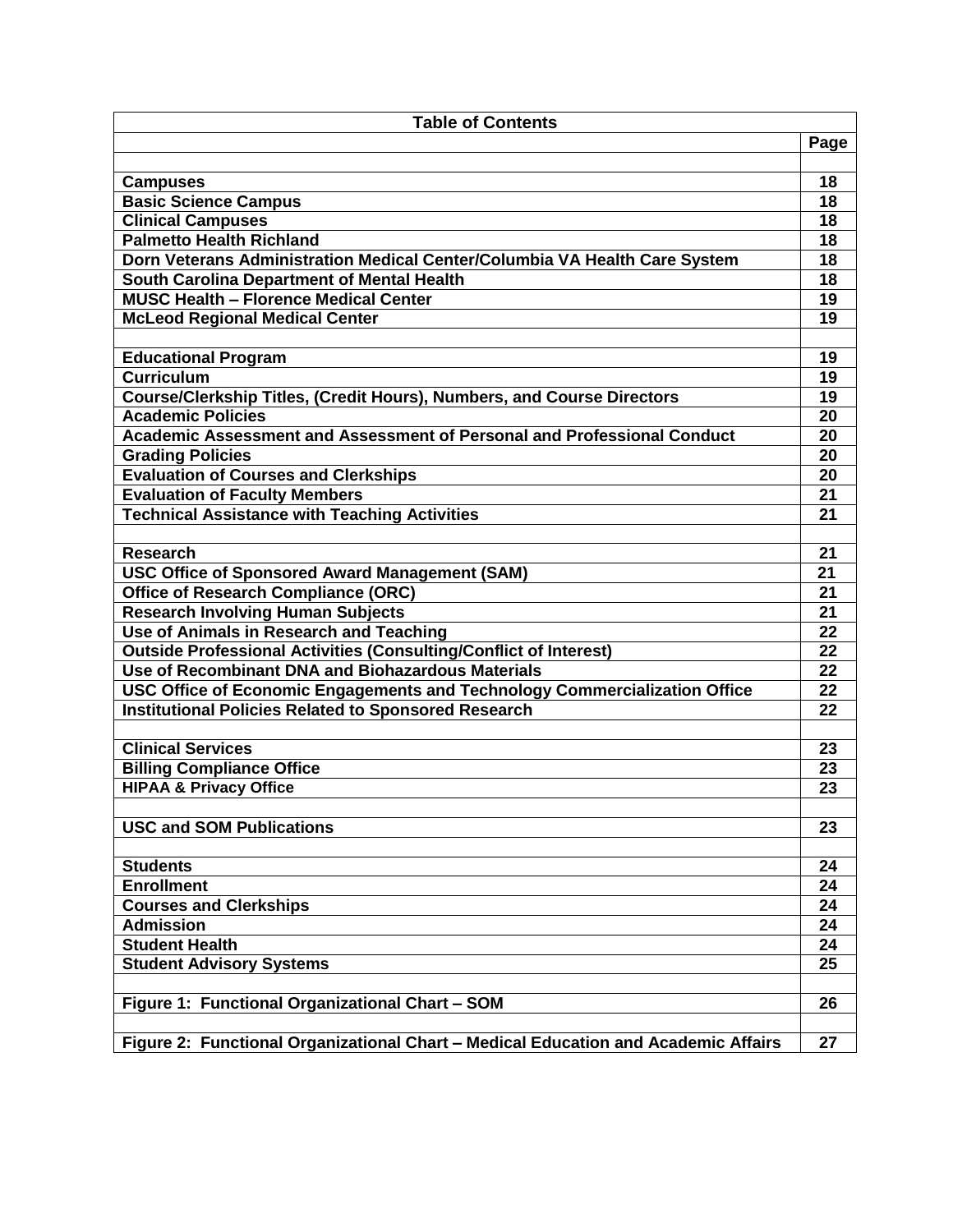#### **INTRODUCTION**

Welcome to the University of South Carolina (USC) School of Medicine (SOM). As a SOM faculty member, your role in assuring that the SOM fulfills its three-fold mission of "improving the health of the people of the state of South Carolina through the development and implementation of programs for medical education, research, and the delivery of health care" is crucial. This handbook was written to orient you to the SOM's organization, policies, and functioning; to answer questions that may arise during the course of your daily educational, clinical, and research activities, and to serve as a reference guide to other sources of useful information for SOM faculty members.

#### **UNIVERSITY OF SOUTH CAROLINA**

*USC History.* Located in the capital city of Columbia, the University of South Carolina has a long and colorful history. Chartered in 1801, it had developed into an institution of national repute by the mid-1850s. Its antebellum faculty boasted scientists such as Thomas Cooper and John and Joseph LeConte. Hard hit by the Civil War and Reconstruction, it struggled for many years to survive.

Its renaissance began in earnest at the end of World War II. Since 1951 its student population has increased from 3,000 to its current size of more than 45,000. The University attracts students from throughout the state and nation, as well as from over 125 countries.

The historic Horseshoe, the original campus of the University, is surrounded by restored 19<sup>th</sup>-century buildings listed on the National Register of Historic Places. By contrast, the remainder of the campus is composed of contemporary facilities.

Today, the University of South Carolina is one of the most progressive and intellectually exciting institutions in the Southeast. The University offers 96 programs of study leading to the bachelor's degree. Master's degrees are offered in 129 disciplinary areas and the Ph.D. degree in 62, as well as professional doctorates in medicine, law, and pharmacy.

In recent years, outside support of research and sponsored programs topped \$230 million. The University's endowment exceeds \$596 million.

*USC Motto***.** The USC motto is "Emollit mores nec sinit esse feros." The motto is translated as follows, "learning humanizes character and does not permit it to be cruel."

*The Carolinian Creed*. The community of scholars at USC is dedicated to personal and academic excellence. Choosing to join the community obligates each member to a code of civilized behavior.

#### *As a Carolinian...*

*I will practice personal and academic integrity; I will respect the dignity of all persons;*

*I will respect the rights and property of others; I will discourage bigotry, while striving to learn from differences in people, ideas and opinions;*

*I will demonstrate concern for others, their feelings, and their need for conditions which support their work and development.*

*Allegiance to these ideals requires each Carolinian to refrain from and discourage behaviors which threaten the freedom and respect every individual deserves.*

*Rule of Academic Responsibility*. Students enrolled in the SOM adhere to the USC Rule of Academic responsibility, as follows: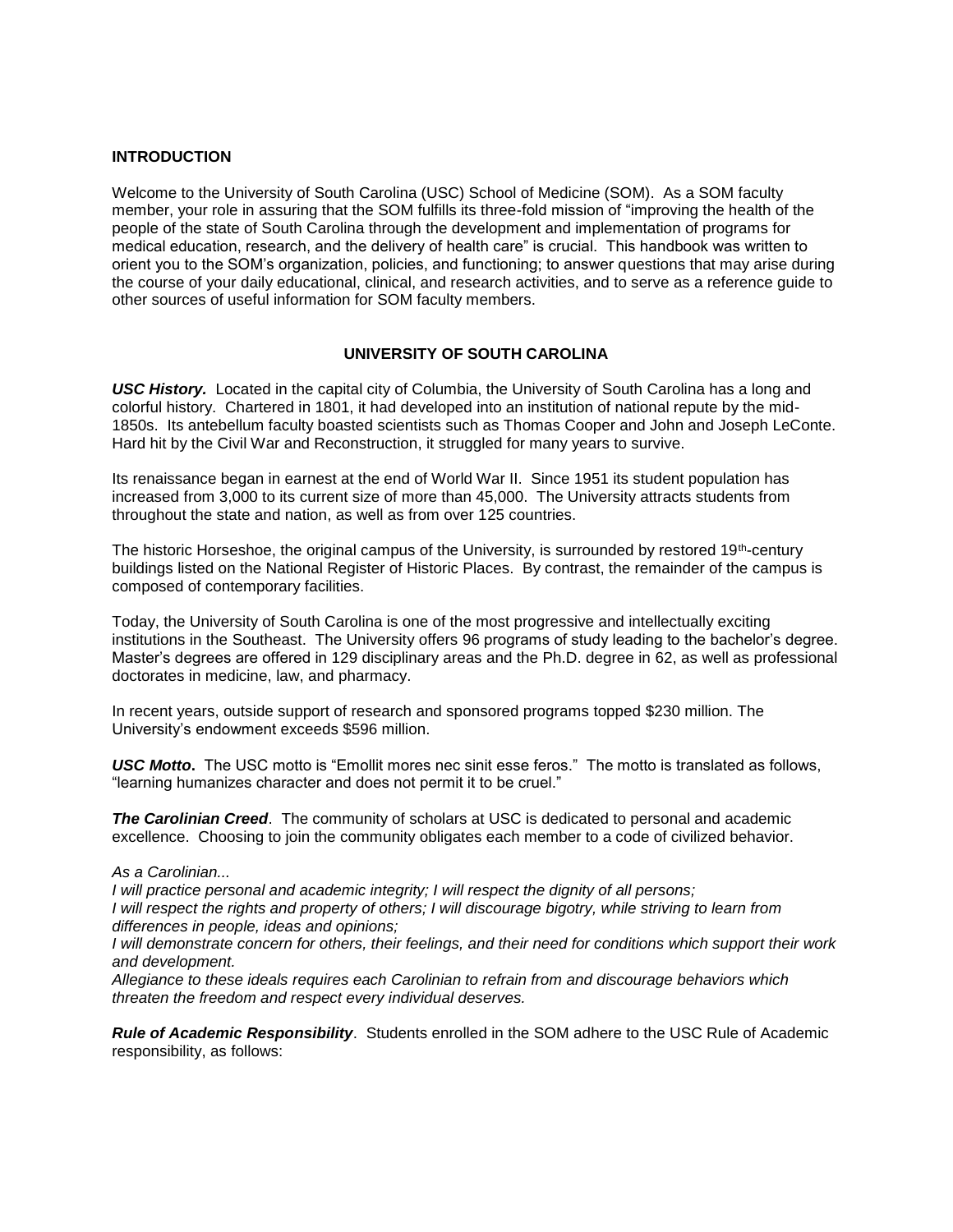*It is the responsibility of every student at the University of South Carolina to adhere steadfastly to truthfulness and to avoid dishonesty, fraud, or deceit of any type in connection with any academic program. Any student who violates this rule or who knowingly assists another to violate this rule shall be subject to discipline.*

## **SCHOOL OF MEDICINE**

*USC SOM Mission:* We serve the people of South Carolina and beyond through exemplary medical and health education, transformative research, and compassionate patient care.

*USC SOM Vision:* To be part of a vibrant academic health center that provides access to the best evidence-based medical care and biomedical education, supported by research and cutting-edge technologies.

*USC SOM Values:* Excellence; Professionalism; Collaboration; Diversity and Inclusion; and Compassion.

*USC SOM History***:** To improve health care for the citizens of the state, planning for the establishment of the SOM began in the late 1960s. In 1973, the South Carolina Commission on Higher Education (CHE) and the State Legislature authorized USC to apply for a grant from the Veterans Administration (VA) to assist in the development of the medical school; the grant was approved in 1974.

Faculty recruitment and curriculum planning began in 1975; in 1976, the SOM received provisional accreditation from the Liaison Committee on Medical Education (LCME) of the American Medical Association and the Association of American Medical Colleges. In February 1977, the SOM was granted approval for the fall 1977 admission of the first class of 24 medical students.

The Charter Class graduated in May 1981, at which time the SOM was fully accredited by the LCME. Medical student class size has tripled since the entrance of the first class, and approximately 300 medical students are enrolled in the four-year program.

The SOM's educational programs were further augmented by the establishment of the Ph.D. program in Biomedical Science in 198l, the M.S. program in Genetic Counseling in 1985, the Master's of Nurse Anesthesia program in 1994, and the M.S. program in Biomedical Science in 1998. USC's Master's of Rehabilitation Counseling program was transferred to the SOM in 1994. A Master's of Science in Physician Assistant Studies started in 2017 and the Nurse Anesthesia program will be converted to a doctorate in 2021. Residency programs in emergency medicine, dental medicine, family practice, internal medicine, neurology, obstetrics and gynecology, ophthalmology, orthopedic surgery, pediatrics, plastic surgery, preventive medicine, psychiatry, and surgery are co-sponsored with the Prisma Health and the Columbia VA Healthcare System. Fellowships in medical and psychiatric specialties are offered by individual SOM departments.

The SOM's basic science campus, consisting of fully renovated historic buildings, is located four miles from the USC-Columbia campus. The complex provides teaching and research facilities that are unexcelled nationally. Most clinical departments are located on the rapidly expanding campus at Prisma Health Richland in central Columbia. Affiliated hospitals include the Dorn VA Medical Center (DVAMC)/Columbia VA Health Care System, Prisma Health (PH) including the Prisma Health Richland, Prisma Health Baptist, Prisma Health Parkridge, the South Carolina Department of Mental Health (SCDMH), McLeod Regional Medical Center, MUSC Health – Florence Medical Center, Grand Strand Health, Greenwood Genetic Center, Lexington Medical Center, Providence Hospitals, and the eight teaching hospitals affiliated with the South Carolina Area Health Education Consortium (AHEC).

In 2015, after a one-year pilot, a new regional medical campus was established in Florence with the help of Francis Marion University and two new clinical affiliates: McLeod Regional Medical Center and Carolinas Hospital System (now MUSC Health – Florence Medical Center). Third-year medical students began their first permanent clinical rotations in Florence in July 2015.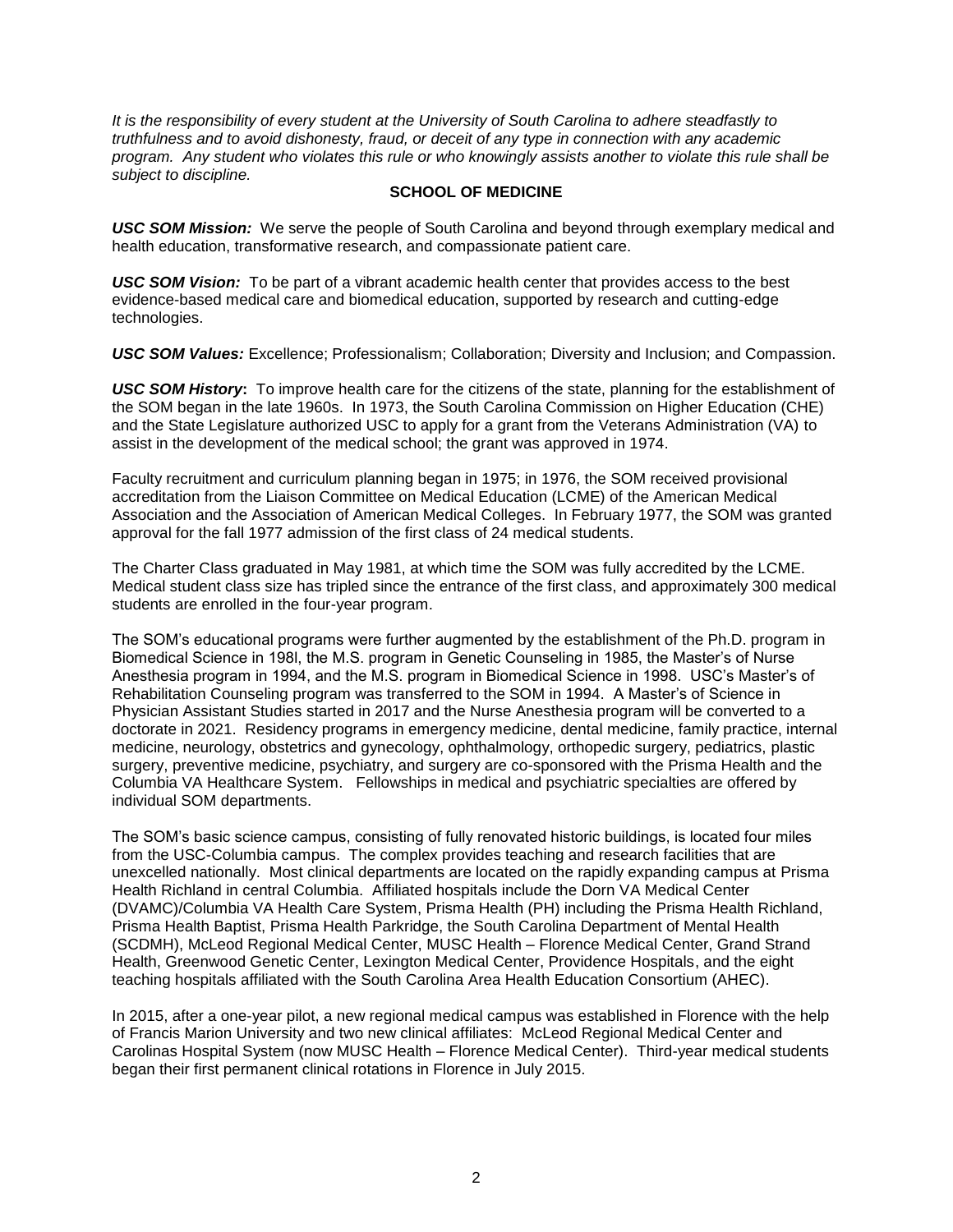The SOM has become a national leader in primary care medical education and ultrasound education. The SOM also collaborates closely with state agencies involved in health service delivery, sponsors research focused primarily on South Carolina health care needs, and provides a wide range of clinical care services to South Carolinians.

The SOM is reaccredited every eight years by the LCME following a three-day site visit and extensive programmatic review. The SOM received a full eight-year accreditation in 2019 and is scheduled for its' next site visit during the 2024 -2025 academic year. The LCME also monitors progress at the SOM by means of annual questionnaires. The full text of the LCME accreditation standards can be found at the LCME website: <http://www.lcme.org/>

*Guiding Principles.* The medical education program in the SOM is conducted in accordance with a set of guiding principles. These principles, as follows, are based upon a commitment to meeting societal expectations regarding the attributes of practicing physicians and can be used as a screen for periodic review and renewal of the medical education program. The educational program in the SOM shall:

- Be centrally coordinated by the Curriculum Committee.
- Foster interdisciplinary and interdepartmental collaboration.
- Promote curricular flexibility.
- Respond to changing societal needs and conditions.
- Recognize students' individual talents, interests, and needs.
- Foster students' abilities to be independent and life-long learners.
- Promote a cooperative, collegial, and mutually respectful environment.
- Prepare students for the ethical challenges of medical practice.

*Program Objectives.* A set of coherent and comprehensive objectives has been established for the medical education program in the SOM. The educational program in the SOM shall:

- Ensure the horizontal and vertical integration of basic and clinical sciences.
- Promote students' mastery of both scientific and clinical knowledge.
- Provide an understanding of the biopsychosocial model of health care.
- Ensure the modeling of cost-effective, evidence-based medicine to students.
- Encourage students' personal and professional development.
- Foster team building through student self and peer evaluation.
- Foster students' acquisition of necessary clinical, communication, and problem-solving skills.
- Utilize a variety of learning formats.
- Provide a variety of clinical settings with diverse patient populations.
- Nurture students' collaboration with other health care team members.
- Set appropriate and realistic performance standards for students.
- Utilize both formative and summative evaluation methods for students.
- Increase the use of competency-based student assessments.
- Promote students' interest in scientific exploration.
- Provide a range of elective opportunities for students.
- Educate generalist physicians who are potentially eligible for practice in South Carolina.
- Prepare altruistic, knowledgeable, skillful, and dutiful physicians.
- Graduate physicians who attend equally well to all aspects of health care.

#### *Guidelines for Conduct in Teacher/Learner Relationships.*

#### **I. Statement of Philosophy**

The University of South Carolina School of Medicine Columbia is committed to fostering an environment that promotes academic and professional success in learners and teachers at all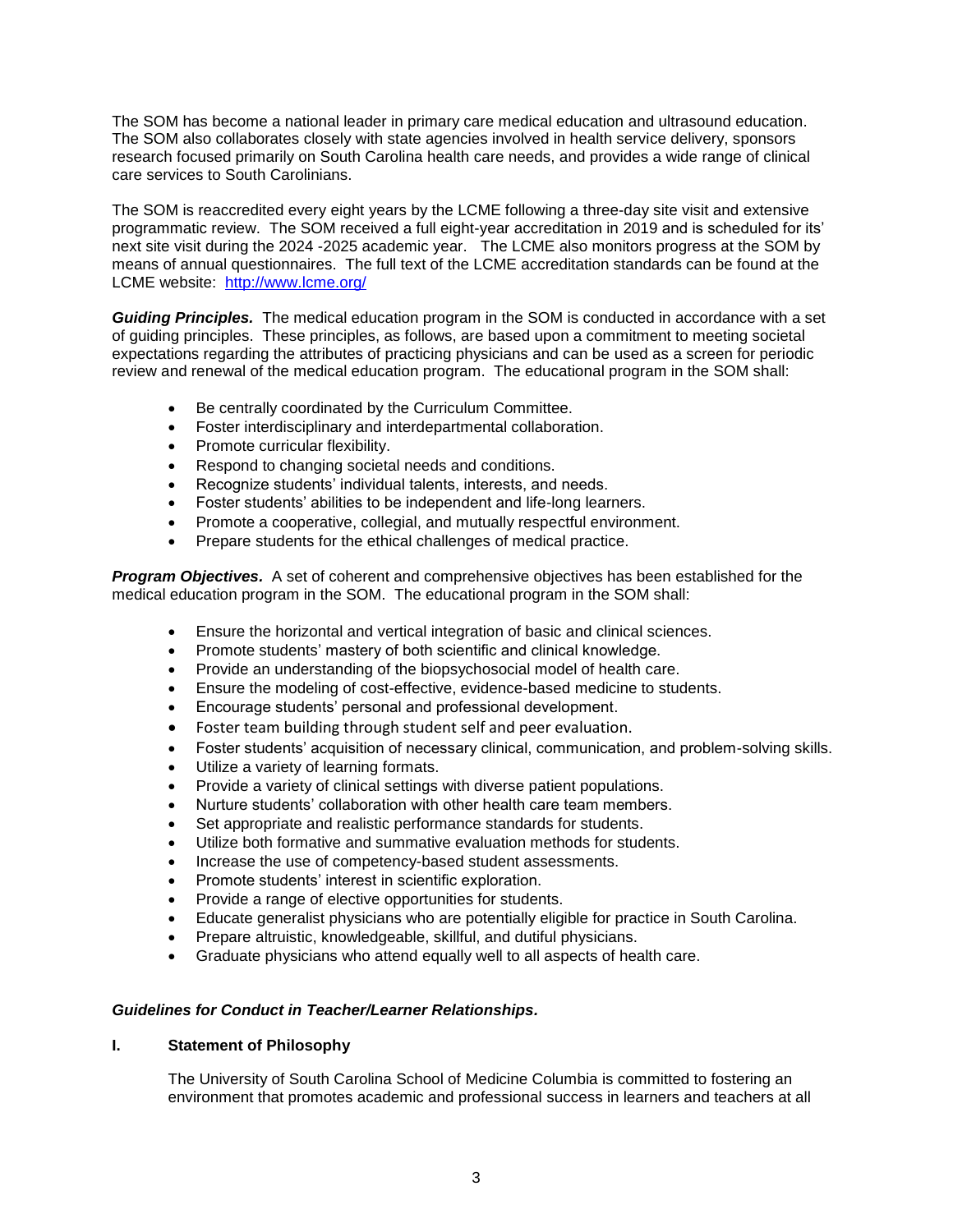levels. The achievement of such success is dependent on an environment free of behaviors which can undermine the important mission of our institution. An atmosphere of mutual respect, collegiality, fairness, and trust is essential. Although both teachers and learners bear significant responsibility in creating and maintaining this atmosphere, teachers also bear particular responsibility with respect to their evaluative roles relative to student work and with respect to modeling appropriate professional behaviors. Teachers must be ever mindful of this responsibility in their interactions with their colleagues, their patients, and those whose education has been entrusted to them.

## **II. Responsibilities in the Teacher/Learner Relationship**

## **A. Responsibilities of Teachers**

- 1. Treat all learners with respect and fairness
- 2. Treat all learners equally regardless of age, gender, race, ethnicity, national origin, religion, disability, or sexual orientation.
- 3. Provide current material in an effective format for learning.
- 4. Be on time for didactic, investigational, and clinical encounters.
- 5. Provide timely feedback with constructive suggestions and opportunities for improvement/remediation when needed.

## **B. Responsibilities of learners**

- 1. Treat all fellow learners and teachers with respect and fairness.
- 2. Treat all fellow learners and teachers equally regardless of age, gender, race, ethnicity, national origin, religion, disability, or sexual orientation.
- 3. Commit the time and energy to your studies necessary to achieve the goals and objectives of each course.
- 4. Be on time for didactic, investigational, and clinical encounters.
- 5. Communicate concerns/suggestions about the curriculum, didactic methods, teachers, or the learning environment in a respectful, professional manner.

## **III. Behaviors Inappropriate to the Teacher-Learner Relationship**

These behaviors are those which demonstrate disrespect for others or lack of professionalism in interpersonal conduct. Although there is inevitably a subjective element in the witnessing or experiencing of such behaviors, certain actions are clearly inappropriate and will not be tolerated by the institution. These include, but are not limited to, the following:

- unwanted physical contact (e.g. hitting, slapping, kicking, pushing) or the threat of the same;
- sexual harassment (including romantic relationships between teachers and learners in which the teacher has authority over the learner's academic progress) or harassment based on age, gender, race, ethnicity, national origin, religion, disability, or sexual orientation;
- loss of personal civility including shouting, personal attacks or insults, displays of temper (such as throwing objects), use of culturally insensitive language;
- discrimination of any form including in teaching and assessment based upon age, gender, race, ethnicity, national origin, religion, disability, or sexual orientation;
- requests for another to perform inappropriate personal errands unrelated to the didactic, investigational, or clinical situation at hand;
- grading/evaluation on factors unrelated to performance, effort, or level of achievement.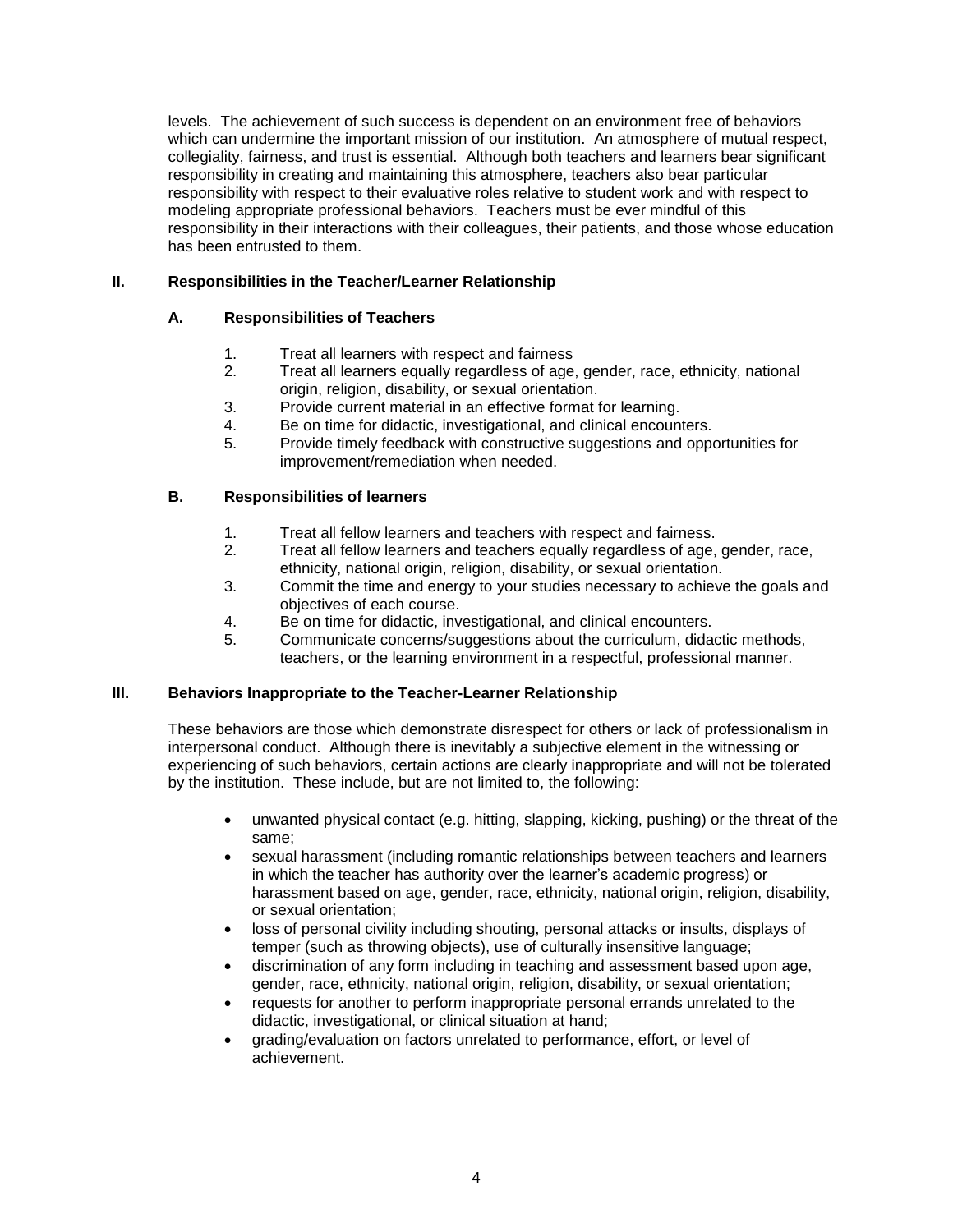The procedure designed to provide students an opportunity to address non-academic complaints and problems they have been unable to resolve through other channels may be found at: <http://www.sc.edu/policies/staf627.pdf>

## **FACULTY**

All individuals who participate in the education of SOM medical and graduate students are considered SOM faculty. As of July 2016, there are a total of 765 SOM faculty members. Several designations are commonly used to describe SOM faculty.

**Basic Science and Clinical Science Faculty.** One common differentiation among SOM faculty members is between "basic science" and "clinical" faculty members. The majority of basic science faculty members hold their primary faculty appointments in one of the three SOM basic science departments: Cell Biology and Anatomy; Pathology, Microbiology, and Immunology; Pharmacology, Physiology, and Neuroscience. These basic science faculty members teach primarily in the first two years of the medical school curriculum and in SOM graduate programs. In addition, however, some SOM clinical departments also employ some basic science faculty members who are actively involved in the SOM's clinical, research, and educational programs.

The majority of "clinical" faculty members hold their primary faculty appointments in one of the nine SOM clinical departments: Family and Preventive Medicine, Internal Medicine, Neurology, Neuropsychiatry and Behavioral Science, Pediatrics, Obstetrics and Gynecology, Orthopedic Surgery, Radiology, and Surgery. These clinical science faculty members provide clinical services at SOM-affiliated hospitals and agencies in Columbia, Florence, and other sites in South Carolina, while simultaneously providing clinical instruction to SOM medical students and to residents in SOM-affiliated residency training programs. Many clinical science faculty members also participate in clinical research activities and provide instruction in the first- and second-year SOM Introduction to Clinical Medicine (ICM) course continuum and in clinical correlations to SOM basic science courses.

*USC-Salaried, Prisma Medical Group-Midlands, Hospital-Salaried, and Private Practice Faculty Members.* SOM faculty members also fall into three categories: those salaried by USC and the Prisma Health Midlands Medical Group, those salaried by SOM-affiliated hospitals, and those whose income derives from private clinical practice and other sources. The contributions of all three types of faculty members are essential to the SOM educational program. Another common differentiation among USCsalaried faculty members is between "tenure-track" and "non-tenure-track" faculty.

*USC-Salaried Faculty Members*. USC-salaried faculty members can be either tenure-track or nontenure-track faculty. Tenure-track faculty members must meet SOM-determined criteria in the areas of teaching, research/scholarly activity, and service/patient care prior to making application for tenured status and/or for promotion to Associate Professor or Professor status at USC. Once tenured, these faculty members become permanent USC employees, although they are subject to post-tenure review policies. Non-tenure-track, USC-paid faculty members are salaried, on a full-time or part-time basis, on an annual contractual basis; they participate in a SOM-determined promotion process, but not in the USC promotion and tenure application process.

USC-salaried faculty members are subject to the USC policies and procedures contained in *The Faculty Manual*; the full text of *The Faculty Manual* can be found at: [http://www.sc.edu/policies/facman/Faculty\\_Manual\\_Columbia.pdf](http://www.sc.edu/policies/facman/Faculty_Manual_Columbia.pdf)

*Prisma Health Medical Group-Midlands and Hospital-Salaried Faculty Members*. Faculty members can also be paid by the Prisma Health Medical Group-Midlands, SOM-affiliated hospitals (e.g., Prisma Health, South Carolina Department of Mental Health, Dorn VA Medical Center, and Florence Regional Campus). These faculty members are subject to the policies and procedures of the Medical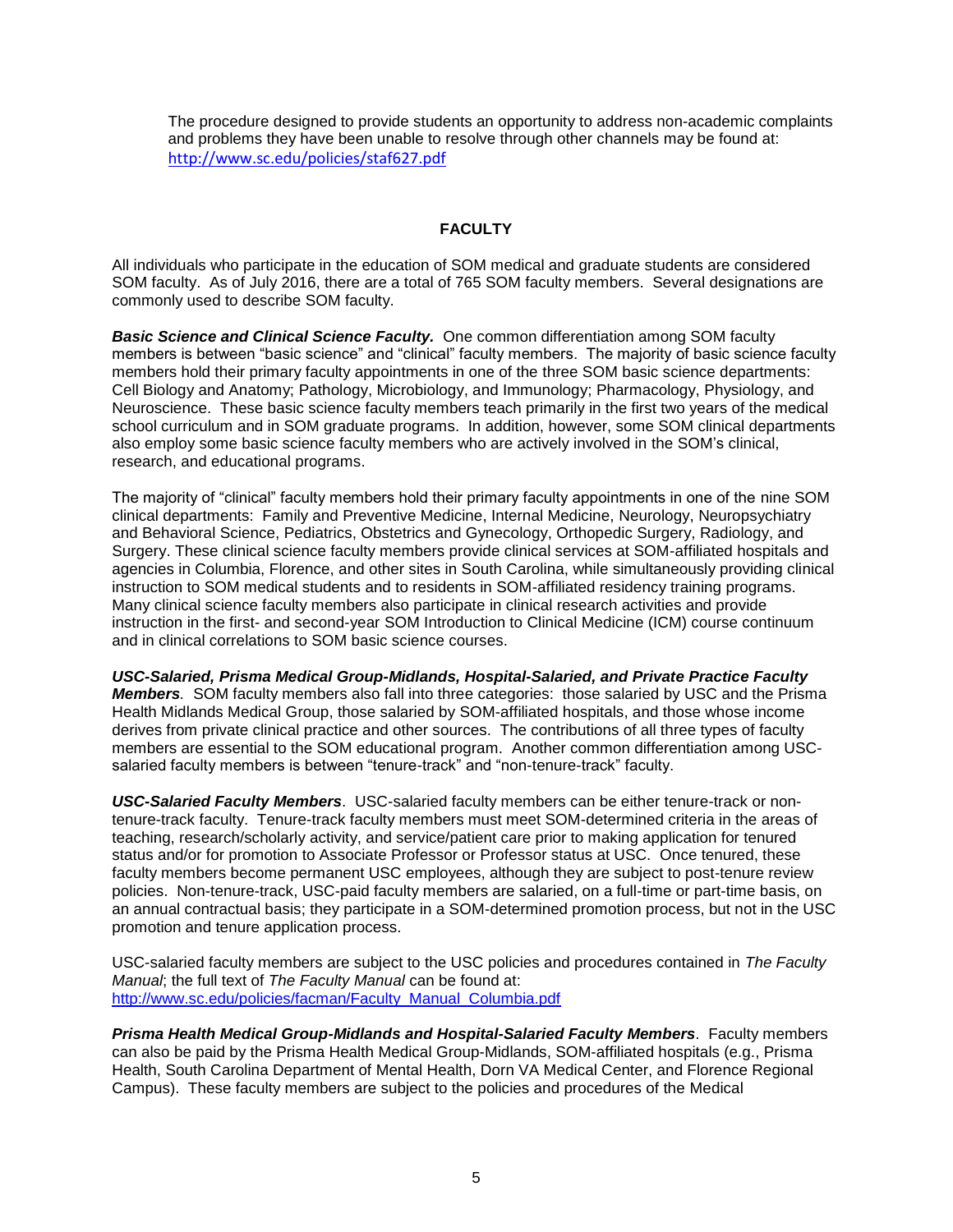Group/hospital by which they are salaried, and they participate in the same SOM-determined appointment and promotion process applicable to USC-salaried, non-tenure-track faculty.

*Volunteer Faculty Members*. "Volunteer" faculty members are those in private practice or employed by agencies or institutions not formally affiliated with the SOM and who participate in SOM educational programs as guest lecturers, community preceptors, and fourth-year elective directors without financial recompense from the SOM. Appointment and promotion of "volunteer" faculty are determined by department-specific procedures.

## **APPOINTMENT, PROMOTION, AND/OR TENURE PROCEDURES AND CRITERIA**

*Tenure and Promotion Procedures and Criteria for Tenure-Track Basic Science and Clinical Faculty.* Consistent with the policies and procedures of *The Faculty Manual*, the SOM revised its Tenure and Promotion Procedures and Criteria for Tenure-Track Clinical Faculty (19 March 1999) and its Tenure and Promotion Procedures and Criteria for Tenure-Track Basic Science Faculty (2 April 2009). These documents received approval from the USC Committee on Tenure and Promotion. The Tenure and Promotion Procedures and Criteria for Tenure-Track Basic Science and Clinical Faculty are currently under review. These documents outline annual procedures related to applications by faculty in SOM basic science or clinical departments for promotion and/or tenure, as well as criteria in the areas of teaching, research/scholarly activity, and service/patient care for promotion to the rank of Associate Professor or Professor and/or tenure at the rank of Associate Professor or Professor. Copies of these documents can be obtained from the appropriate department chair or from personnel in the Office of the Dean. Current criteria can also be found here:<http://www.sc.edu/tenure/unitcriteria.shtml>

*Criteria for Tenure of Librarians in the SOM.* The SOM has adopted criteria in the areas of excellence of performance, scholarly ability, effectiveness of service to the institution and community, and professional growth for tenure as a medical librarian in the SOM; these criteria were rewritten on 21 May 2001 and received approval from the USC Committee on Tenure and Promotion. A copy of these materials can be obtained from the Director of Library Services or from personnel in the Office of the Dean. Current criteria can also be found here: <http://www.sc.edu/tenure/unitcriteria.shtml>

*Appointment and Promotion Procedures and Criteria for Non-Tenure Track Basic Science Faculty***.**  The SOM basic science faculty adopted the Appointment and Promotion Procedures and Criteria for Non-Tenure-Track Basic Science Faculty in December 2011. The document is currently under review for approval by the Provost's Office. This document outlines procedures for initial appointment of nontenure-track faculty to basic science SOM departments and procedures and criteria in the areas of teaching, research/scholarly activity, and service for promotion of non-tenure-track faculty in the SOM basic science departments to the rank of Associate Professor or Professor. A copy of this document can be obtained from the appropriate department chair or from personnel in the Office of the Dean.

*Appointment and Promotion Procedures and Criteria for Non-Tenure Track Clinical Faculty*. The SOM adopted, in September 2004, revised Appointment and Promotion Procedures and Criteria for Non-Tenure-Track Clinical Faculty. This document outlines procedures for initial appointment of non-tenuretrack faculty to clinical SOM departments and procedures and criteria in the areas of teaching, research/scholarly activity, and service/patient care for promotion of non-tenure-track faculty in SOM clinical departments to the rank of Associate Professor or Professor. A copy of this document can be obtained from the appropriate department chair or from personnel in the Office of the Dean.

*Appointment, Reappointment, and Promotion Procedures for Volunteer Faculty*. The SOM adopted, on 11 January 2000, revised Appointment, Reappointment, and Promotion Procedures for Volunteer Faculty. This document outlines procedures for initial appointment, reappointment, and promotion of volunteer SOM faculty members who are not salaried by the SOM or its affiliated institutions. A copy of this document can be obtained from the appropriate department chair or from personnel in the Office of the Dean.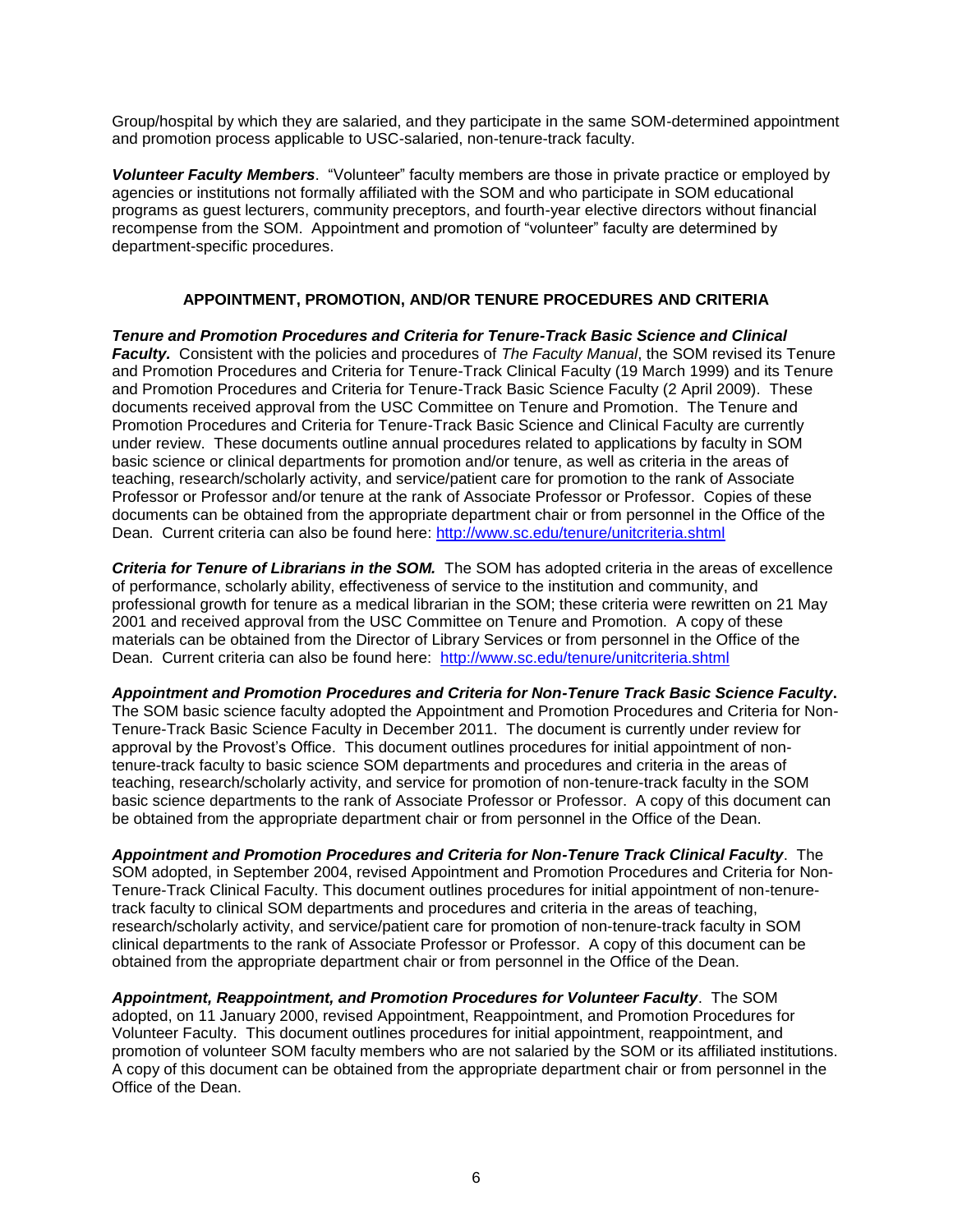#### **ADMINISTRATIVE STRUCTURE**

The administrative organization of the school is illustrated in Figure 1. The Dean is the medical school's chief academic and administrative officer. The responsibilities of USC deans are outlined in *The Faculty Manual*. The Dean and Senior Associate Dean are assisted by associate deans in each of the following areas: Diversity and Inclusion, Graduate Medical Education, Medical Education and Academic Affairs, and Research and Graduate Education. In addition, there are ten assistant deans: Administration and Finance, Preclinical Curriculum, Clinical Curriculum and Assessment, Clinical Learning, Continuous Professional Development and Strategic Affairs, Diversity and Inclusion, Executive Affairs, Information Technology, Medical Student Education - Florence, and Student Affairs. Department chairs and vicechairs are responsible to the Dean for the educational, clinical, and scholarly activities of faculty members in their department. The responsibilities of USC department chairs are outlined in *The Faculty Manual*. The functioning of the medical school is also assisted by 40 faculty, administrative, and advisory committees and subcommittees (see SOM Committees, below) that oversee the necessary functions of the institution; in general, these committees are advisory to the Executive Dean (with the exception of the Admissions Committee and the Curriculum Committee which function independent of the Executive Dean).

#### **Administration**

#### **Dean**

#### **Leslie W. Hall, M.D.**

Office of the Dean, 15 Medical Park, Suite 300, Room 318, 545-5048

The SOM **Dean** is responsible for the organization and administration of all SOM programs and policies. The Office of the Dean also has responsibility for development and public affairs activities.

#### **Senior Associate Dean Caughman Taylor, M.D.** 9 Medical Park, Suite 200A, 434-2069

The SOM Senior Associate Dean assists the SOM Dean, associate and assistant deans, faculty, and staff to evaluated and improve the academic climate of the SOM, and strengthens key external relationships of the SOM.

#### **Assistant Dean for Continuous Professional Development and Strategic Affairs Matt Orr, Ph.D. 15 Medical Park, Suite 100, 434-2799**

The **Assistant Dean for Continuous Professional Development and Strategic Affairs** leads the Office of Continuous Professional Development, oversees continuing medical education programs, and assist with strategic planning in the SOM Columbia

**Associate Dean for Research and Graduate Education Francis G. Spinale, M.D., Ph.D.** Office of the Dean, Building 3, 2<sup>nd</sup> Floor DVAMC Campus, 216-3880

> The **Associate Dean for Research and Graduate Education** is responsible for coordinating research and graduate education in the SOM.

## **Associate Dean for Graduate Medical Education**

Katherine G. Stephens, Ph.D. 15 Medical Park, Suite 202, 434-4416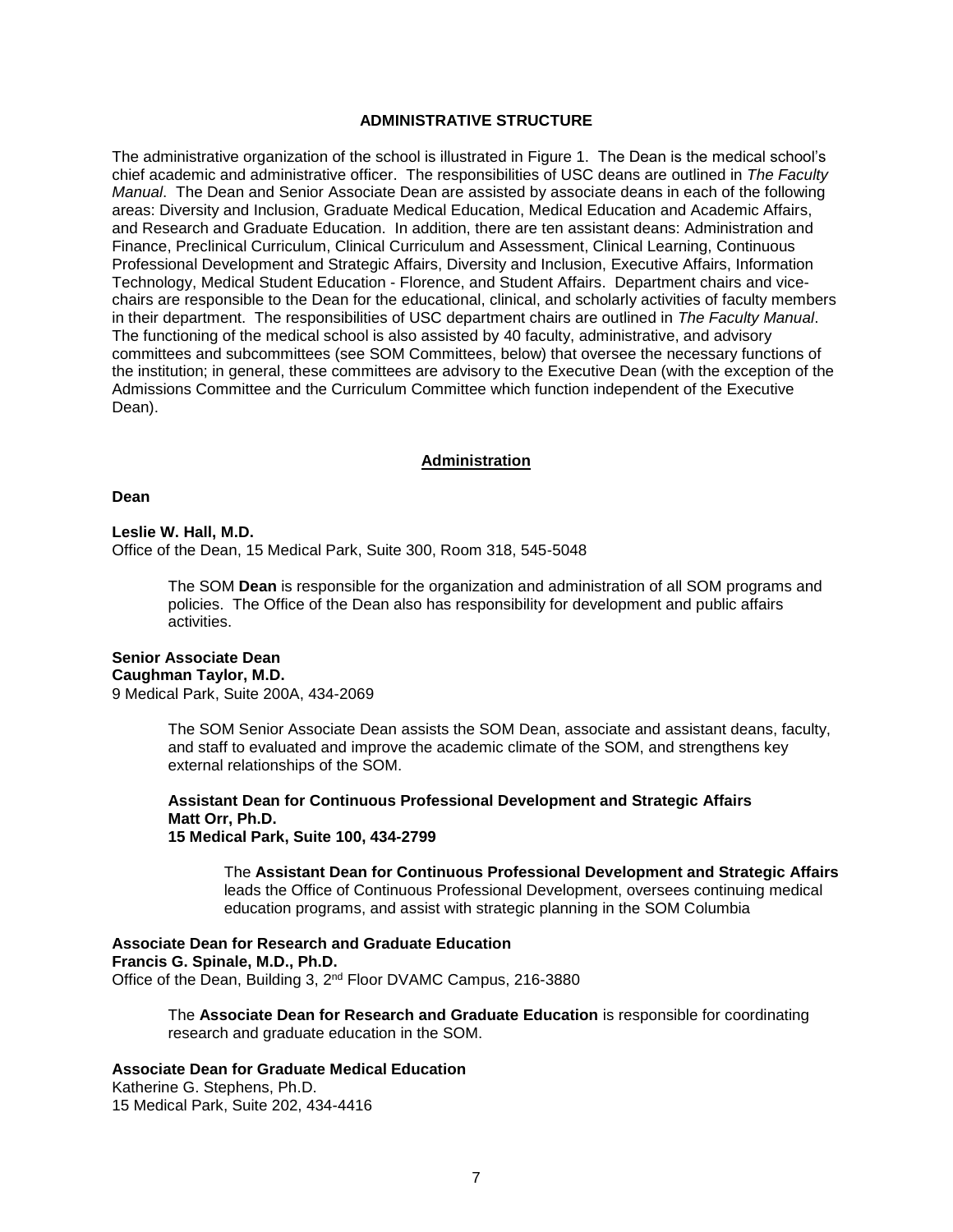The **Associate Dean for Graduate Medical Education** is responsible for coordinating graduate medical education programs in conjunction with Palmetto Health.

**Associate Dean for Diversity and Inclusion Carol L. McMahon, M.D.** Building 3, 1<sup>st</sup> Floor, DVAMC Campus, 216-3608

> The **Associate Dean for Diversity and Inclusion** is responsible for planning and implementation of programs to increase the proportion of under-represented minority students, residents, and faculty members in the SOM and for community relations.

**Assistant Dean for Diversity and Inclusion Robert M. Rhinehart, Ph.D.** Building 3, 1<sup>st</sup> Floor, DVAMC Campus, 216-3625

> The **Assistant Dean for Minority Affairs** is responsible for working with the Associate Dean for Diversity and Inclusion in the planning and implementation of programs to increase the proportion of under-represented minority students, residents, and faculty members in the SOM and for community relations.

**Associate Dean for Medical Education and Academic Affairs Joshua T. Thornhill, IV, M.D.**  Office of Medical Education and Academic Affairs, Building 3, 1<sup>st</sup> Floor, DVAMC Campus, 216-3600

The **Associate Dean for Medical Education and Academic Affairs** is responsible for the SOM's education programs, including the operation of the Offices of Admissions and Enrollment Services, Curricular Affairs and Media Resources, and Student and Career Services.

**Assistant Dean for Clinical Curriculum and Assessment Brian D. Keisler, M.D.**

Building 3, 1<sup>st</sup> Floor, DVAMC Campus 216-3610

The **Assistant Dean for Clinical Curriculum and Assessment** is responsible for coordination of SOM educational activities related to the development and mastery of clinical knowledge and skills by medical students, for coordination of the SOM's clinical education program across SOM departments and campuses and for multiple objective and subjective assessment activities to ensure that students have achieved the learning objectives established for them by SOM faculty members, including course and clerkship directors.

#### **Assistant Dean for Preclinical Curriculum Falicia H. Harvey, Ph.D.**

Building 3, 1<sup>st</sup> Floor, DVAMC Campus, 216-3610

The **Assistant Dean for Preclinical Curriculum** is responsible for coordination of SOM educational activities related to the development and mastery of basic science knowledge by medical students and for coordination of the SOM's preclinical education program across SOM departments.

**Assistant Dean for Clinical Learning** TBD Building 3,1<sup>st</sup> Floor, DVAMC Campus, 216-3645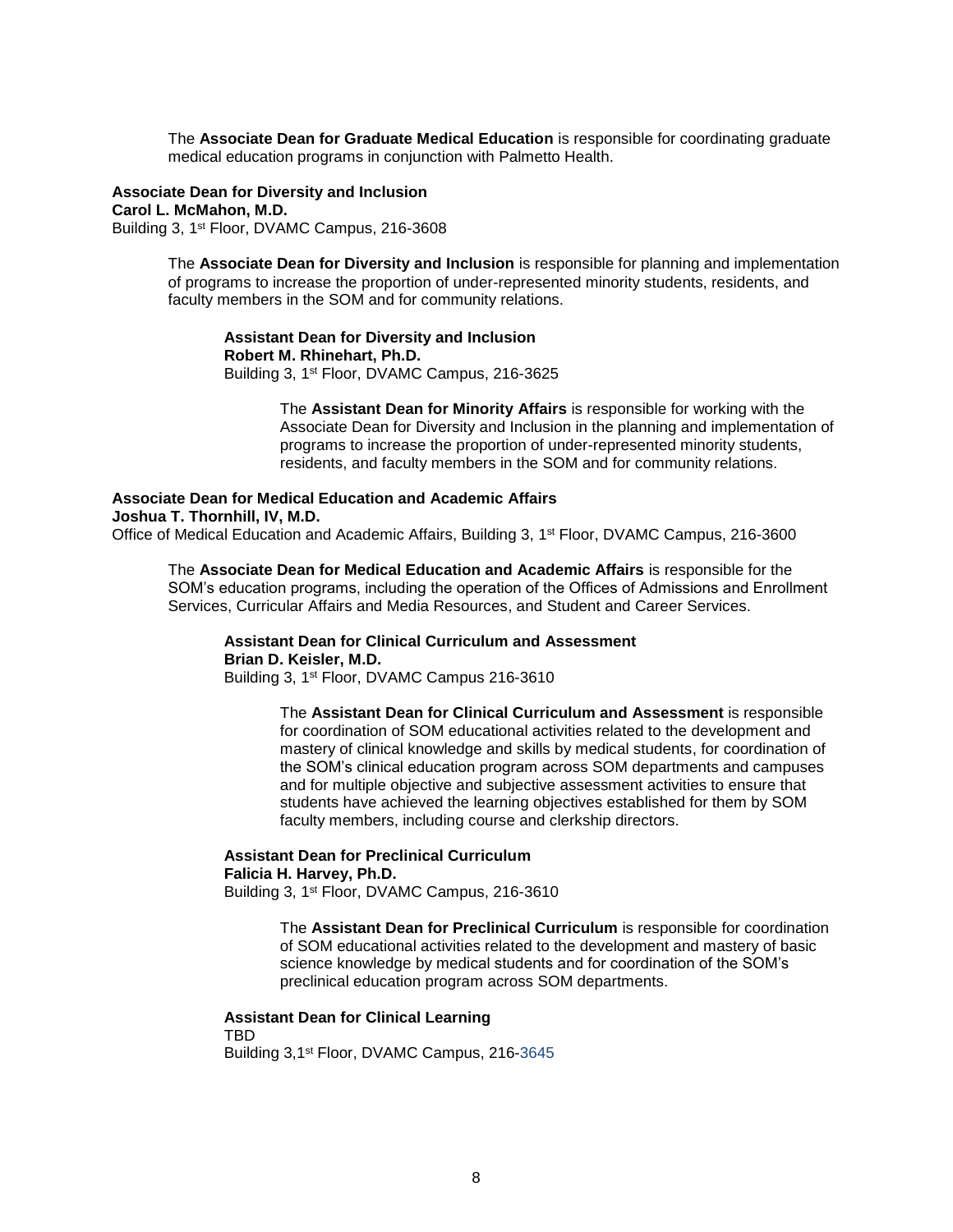The **Assistant Dean for Clinical Learning** will oversee clinical education in the first two years and serve as the director for the two-semester introduction to Clinical Medicine II (ICM-II) course.

#### **Assistant Dean for Medical Student Education- Florence Alan G. Sechtin, M.D.**

Office of Medical Student Services City Center, 324 West Evans Street, 843-665-3156

> The **Assistant Dean for Medical Student Education- Florence** is responsible for multiple educational components of the program as well as various aspects of student life in the SOM program at Florence.

#### **Assistant Dean for Student Affairs/Director of Student and Career Services** Eric R. Williams, M.D.

Building 3, 1<sup>st</sup> Floor, DVAMC Campus, 216-3631

The **Assistant Dean for Student Affairs/Director of Student and Career Services** is responsible for multiple aspects of student life in the SOM, including advisement of student organizations, financial aid, counseling and referral of students with academic and non-academic problems, career counseling, residency application, and insurance issues.

#### **Assistant Director of Student and Career Services**

Jerel Arceneaux Building 3, 1<sup>st</sup> Floor, DVAMC Campus, 216-3629

> The **Assistant Director of Student and Career Services** assists the Director of Student and Career Services with various aspects of student life for students enrolled in SOM graduate programs and with financial aid.

#### **Director of Enrollment Services/Registrar Robert M. Rhinehart, Ph.D.**

Office of Admissions and Enrollment Services, Building 3, 1<sup>st</sup> Floor, DVAMC Campus, 216-3620

The **Director of Enrollment Services/Registrar** assists the Associate Dean for Medical Education and Academic Affairs with the SOM application and admissions process and is responsible for certification of enrollment and graduation for current students and alumni, for student records, and for clerkship and elective scheduling.

#### **Director of Medical Student Recruitment James R. Stallworth, M.D.**

Department of Pediatrics, 14 Medical Park, Suite 400, 434-7945

The **Director of Medical Student Recruitment** assists the Associate Dean for Medical Education and Academic Affairs with recruitment efforts for applicants to each year's entering class and with relationships with health professions advisors on undergraduate campuses in the state and region.

## **Director of Medical Student Health Service Patricia W. Witherspoon, M.D.**

Department of Family and Preventive Medicine Family Practice Center, 3209 Colonial Drive, 434-6113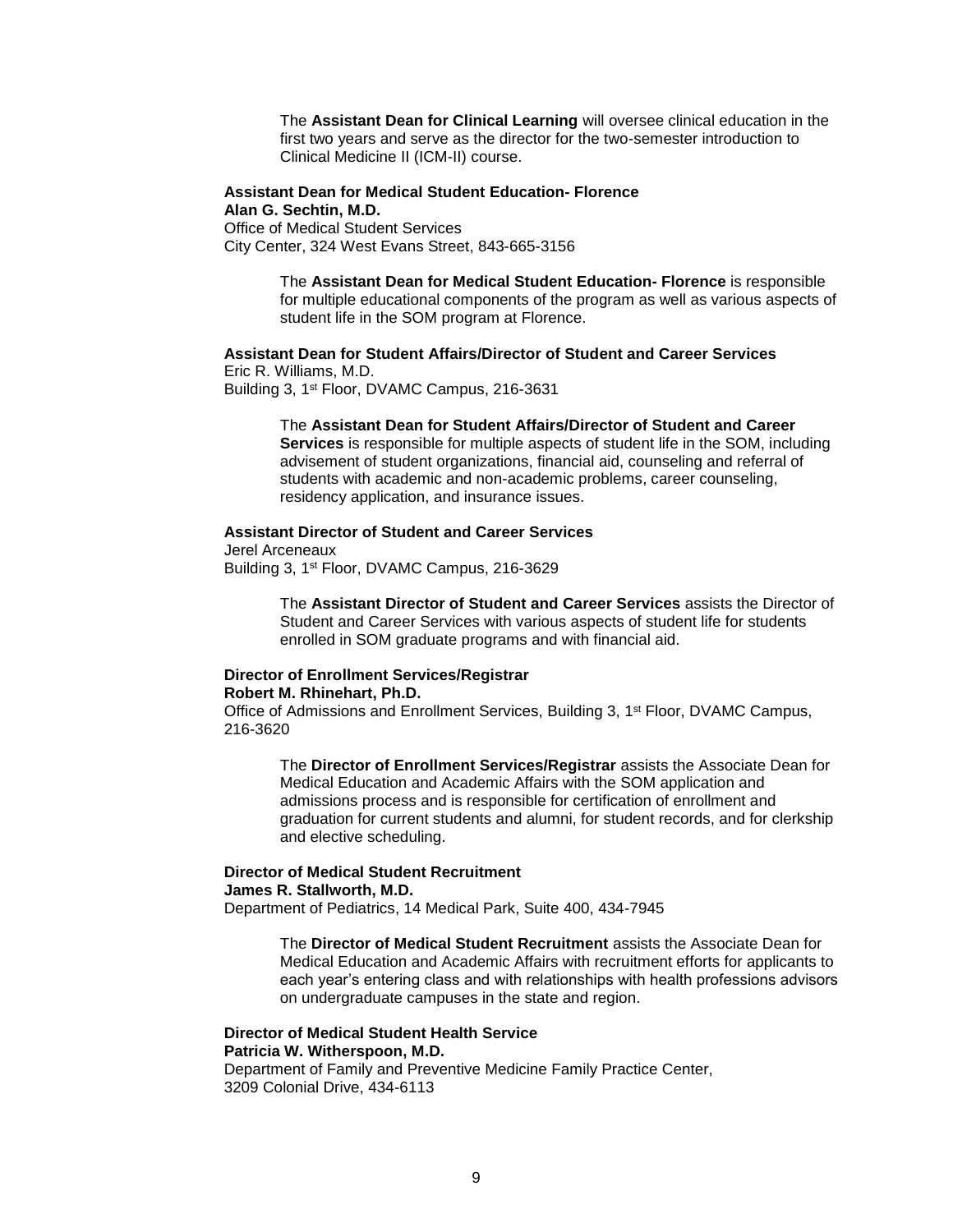The **Director of the Medical Student Health Service** is responsible for the development and implementation of health policies for medical students and for assisting students who have been injured or exposed during the course of their medical educations.

The SOM has written policies and procedures regarding injuries and exposures sustained by students during the course of their medical education. Personnel in the Student Health (Ms. Jennifer Evans (803) 216-3374) are available to answer questions from faculty members and students about these policies and procedures.

## **Assistant Dean for Information Technology and Chief Information Officer Lindsie Cone, M.D.**

Office of Information Technology, 1 Medical Park, Suite 330, 545-5100

The **Assistant Dean for Information Technology and Chief Information Officer** is responsible for the information technology infrastructure, systems, and applications that support the educational, research, and service goals of the School of Medicine.

## **Assistant Dean for Finance and Administration**

#### **Derek Payne**

Building 3, 2<sup>nd</sup> Floor, DVAMC Campus/15 Medical Park, Suite 212, 216-3304/545-5229

The **Assistant Dean for Finance and Administration** is the Chief Financial Officer of the SOM, whose areas of responsibilities include operational finance, business affairs and facilities.

## **Assistant Dean for Executive Affairs**

#### **Ruth A. Riley, M.S.**

Medical Library Building, DVAMC Campus, 216-3208

The **Assistant Dean for Executive Affairs** is responsible for assisting and supporting the Dean with executive affairs and administration of the School of Medicine

#### **Director of Library Services**

#### **Ruth A. Riley, M.S.**

Medical Library Building, DVAMC Campus, 216-3220

The **Director of Library Services** is responsible for overall direction, strategic planning, and evaluation of library programs, services, personnel, budget, and collections.

## **Director of Legal Affairs**

## **Craig R. Stanley, J.D.**

Office of Legal Affairs, 15 Medical Park, Suite 300, 545-5220

The **Director of Legal Affairs** is responsible for providing legal advice and counsel to the Dean and the clinical faculty and staff regarding activities of the SOM clinical departments and University Specialty Clinics.

**Senior Director of Development and Alumni Affairs Kim Riggi** Building 3,2<sup>nd</sup> Floor, DVAMC Campus

> The **Senior Director of Development and Alumni Affairs** oversees the offices that directs the offices overseeing development, alumni affairs, and communications for the SOM.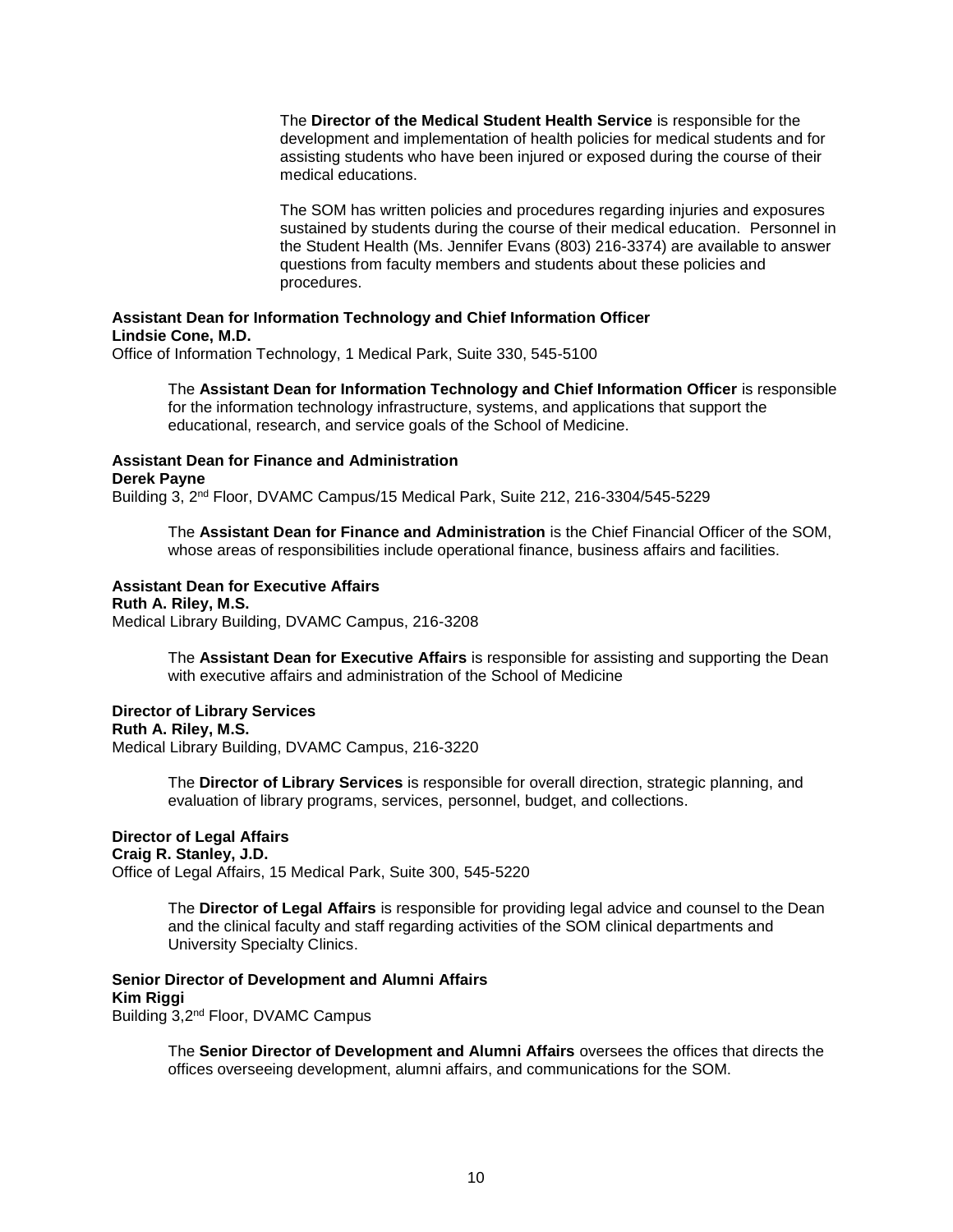#### **SOM Ombudsperson – M-I and M-II Students**

**Jay Potts, Ph.D.** Department of Pharmacology, Physiology, and Neuroscience Building 1, DVAMC Campus, 216-3515

#### **SOM Ombudsperson – M-III and M-IV Students Robin B. Welsh, M.D.**

Department of Pediatrics 14 Medical Park, Suite 400, 434-7945

> The **SOM Ombudspersons** are empowered to receive and investigate reports of mistreatment in a completely confidential manner, to mediate between the parties involved, and, in the event mediation is not successful, to make recommendations directly to the Dean regarding appropriate resolution of any complaint.

#### **Department Chairs**

**Department of Cell Biology and Anatomy** Wayne Carver, Ph.D.

**Department of Family and Preventive Medicine** Jamee H. Steen, M.D. (Interim)

**Department of Internal Medicine Vacant**.

**Department of Neurology** Souvik Sen, M.D.

**Department of Neuropsychiatry and Behavioral Science** Meera Narasimhan, M.D.

**Department of Obstetrics and Gynecology** Berry A. Campbell, M.D.

**Department of Orthopedic Surgery and Sports Medicine** Christopher G. Mazoue', M.D.

**Department of Pathology and Microbiology** Mitzi Nagarkatti, Ph.D.

## **Department of Pediatrics**

R. Caughman Taylor, M.D.

**Department of Pharmacology, Physiology, and Neuroscience** Marlene A. Wilson, Ph.D.

**Department of Radiology** Floyd E. Bell, III, M.D.

**Department of Surgery** Daniel G. Clair, M.D.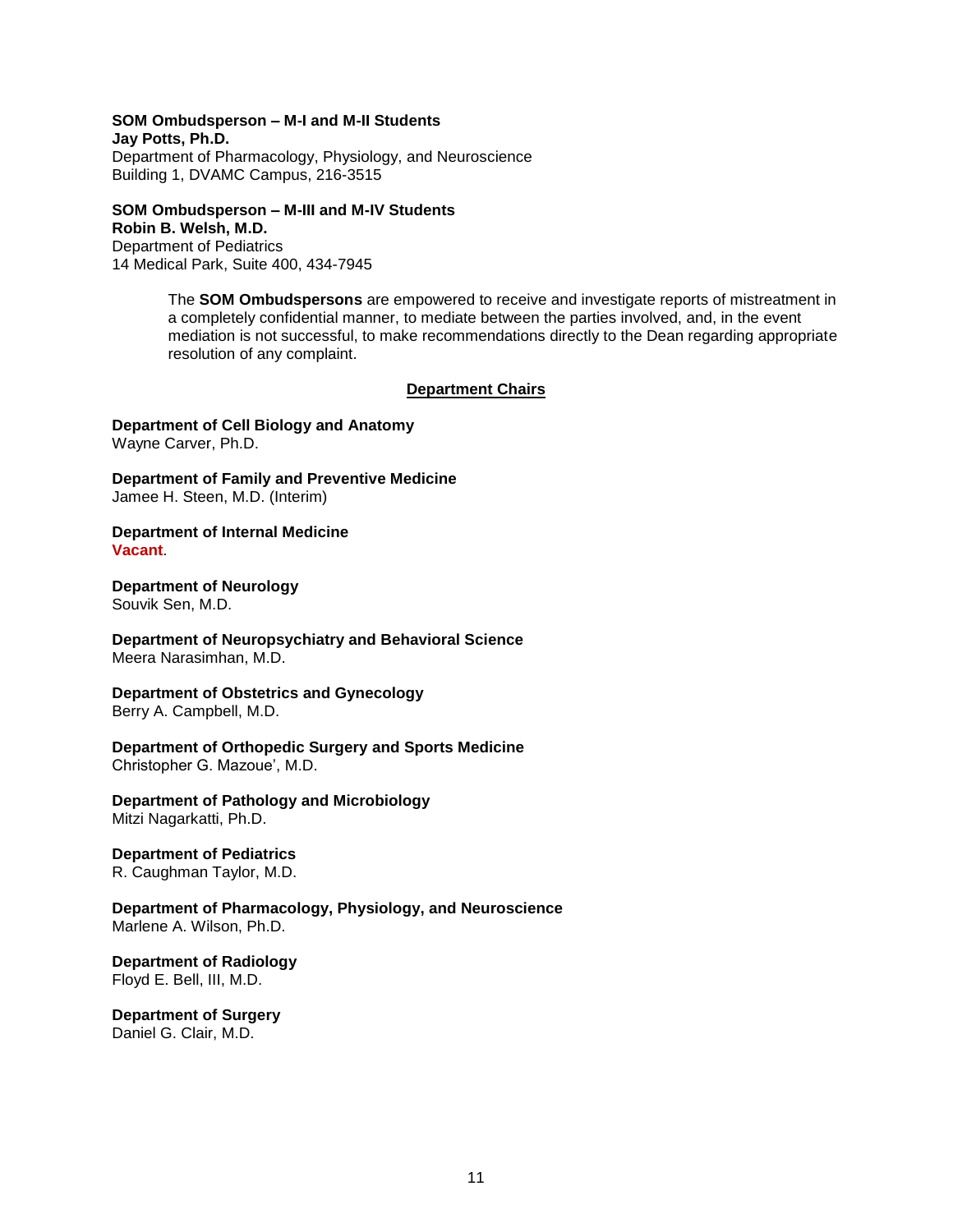#### **COMMITTEES**

*Authority***.** Except as otherwise required by USC and/or LCME regulations and policies , all SOM committees and subcommittees are advisory to the Dean and operate in accord with the policies and procedures contained in *The Faculty Manual* (with the exception of the Student Academic Responsibility Committee, the Curriculum Committee, and Admissions Committee)*.*

*Nomination/election process.* The Faculty Representation Committee is responsible for developing and administering the procedures for nomination and election of faculty members to SOM committee and subcommittee places designated for elected members. The Faculty Representation Committee also advises the Dean on the selection of faculty members for committee and subcommittee places designated for appointees. It is expected that each faculty member under consideration for nomination for an elected committee and subcommittee position will, prior to the election, discuss his/her nomination with the chair of his/her department.

*Voting privileges.* Consistent with the policies and procedures of The Faculty Manual for operation of USC colleges, schools, and departments, all faculty, students, administrators, and non-faculty SOM staff members who are members of SOM committees and subcommittees, whether elected, appointed, or exofficio, are eligible to vote unless otherwise specified. Consultants and other individuals specifically identified as staff to committees and subcommittees are not eligible to vote on SOM committees and subcommittees.

*Selection of student members.* At the mid-point of the spring semester, the Assistant Dean for Student Affairs sends each enrolled medical student a memorandum in which student self-nominations for service on SOM committees and subcommittees for the next academic year are sought. The Assistant Dean for Student Affairs , in consultation with other personnel in the Office of Medical Education and Academic Affairs, assesses each interested student's eligibility for service, as well as his/her area of personal interest and ability and his/her willingness to serve prior to informing the Dean of eligible nominees. The Associate Dean for Medical Education and Academic Affairs then selects student members of committees and subcommittees from the list of eligible nominees. To be eligible to serve on SOM committees and subcommittees, a student must be currently enrolled and in good academic standing; no student repeating an academic semester or year is eligible for service on SOM committees or subcommittees until the repeat semester/year has been completed successfully.

*Other USC and SOM committees.* The SOM committee structure does not relate to membership on other committees of USC, the SOM Educational Trust, the SOM-affiliated hospitals, or the SOM strategic planning process. The process of selection for membership on these committees is distinct from the selection process for faculty, administrative, and joint faculty/administrative committees.

*Minutes of committee and subcommittee meetings.* The chair of each committee and subcommittee will ensure that minutes of each meeting are kept and distributed to committee and subcommittee members and made available to the SOM faculty.

**Service on SOM Committees and Subcommittees.** In the spring of each academic year, the Faculty Representation Committee distributes a memorandum to all SOM faculty in which participation on SOM committees and subcommittees for the next academic year (July 1-June 30) is solicited. After faculty members have expressed interest in elected and appointment positions on SOM committees and subcommittees, the Faculty Representation Committee supervises the nomination and election processes for vacancies in elected positions on SOM committee and subcommittees and advises the Dean on selection of interested faculty members for vacancies in appointed positions on SOM committees and subcommittees. Prior to the beginning of the academic year, personnel in the Office of the Dean will publish a listing of membership on SOM committees and subcommittees, distribute this listing to department chairs, and post this listing on the SOM website [http://www.med.sc.edu/documents/2016-](http://www.med.sc.edu/documents/2016-2017%20Committees.pdf) [2017%20Committees.pdf](http://www.med.sc.edu/documents/2016-2017%20Committees.pdf) **Add link to new document**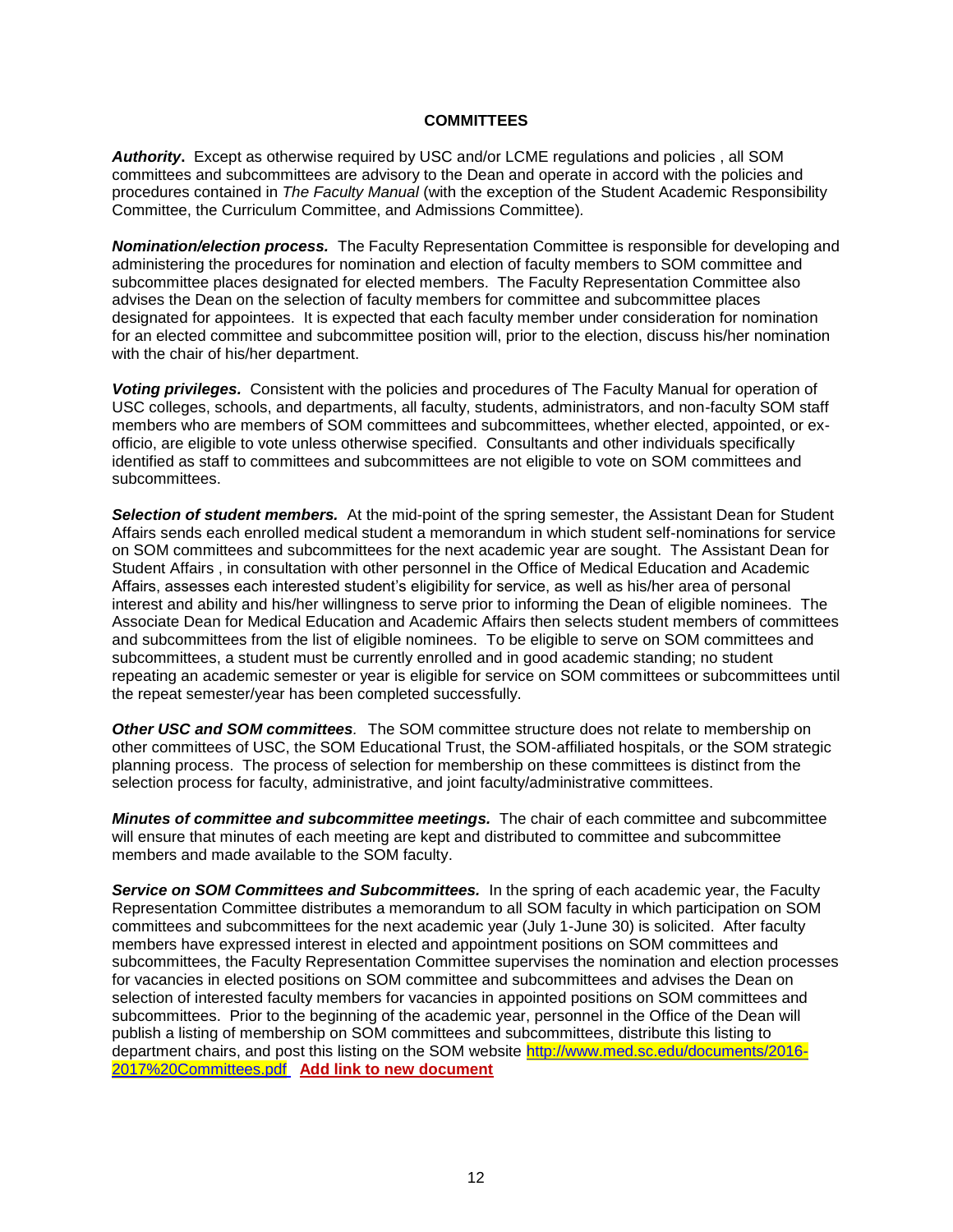## *Descriptions of Committees and Subcommittees:*

I. Committees related to the University of South Carolina

Committees mandated by the University of South Carolina *Faculty Manual*

- A. **Basic Science Unit Tenure and Promotion Committee**: formulates specific criteria for tenure and promotion of faculty members in SOM basic science departments, assesses candidates for tenure and/or promotion, and makes recommendations to the SOM Dean.
- B. **Clinical Unit Tenure and Promotion Committee**: formulates specific criteria for tenure and promotion of faculty members in SOM clinical departments, assesses candidates for tenure and/or promotion, and makes recommendations to the SOM Dean.
- C. **Medical Library Unit Tenure Committee**: formulates specific criteria for tenure and promotion of SOM medical librarians, assesses candidates for tenure and/or promotion, and makes recommendations to the SOM Dean.
- II. Committees related directly to the Office of the Dean:
	- A. **Faculty Representation Committee**: coordinates the process of nomination and election of faculty members to SOM committees; advises the Dean on the appointment of faculty members to SOM and University committees; advises the Dean on the number and purpose of SOM committees and subcommittees; and clarifies, with elected and appointed committee chairs, the charges for each SOM committee and subcommittee; addresses with the Dean all matters referred to it by faculty members; and assists the Dean in obtaining faculty members' input into decision making. The members of the FRC elect 3 members (2 of whom must be from basic science departments) of this committee to represent the faculty on the Executive Committee and 3 members (2 of whom must be from basic science departments) to represent the faculty on the Student Promotions Committee.
	- B. **Executive Committee**: advises the Dean about administration of the SOM.
	- C. **Basic Science Advisory Committee**: advises the Dean about issues related to the basic sciences in the SOM.
	- D. **Biomedical Engineering Committee**: advises the Dean on issues related to biomedical engineering in the SOM.
	- E. **Student Promotions Committee**: advises the Dean about the academic standing of medical students enrolled in the SOM.
		- 1. **Academic Review Subcommittee**: makes recommendations for consideration by the Student Promotions Committee regarding the academic standing of medical students enrolled in the SOM.
		- 2. **Honor Committee**: comprised of students and faculty this committee educates the students about the USC Honor Code and makes recommendations to the Promotions Committee regarding non-academic issues of professionalism and student behavior.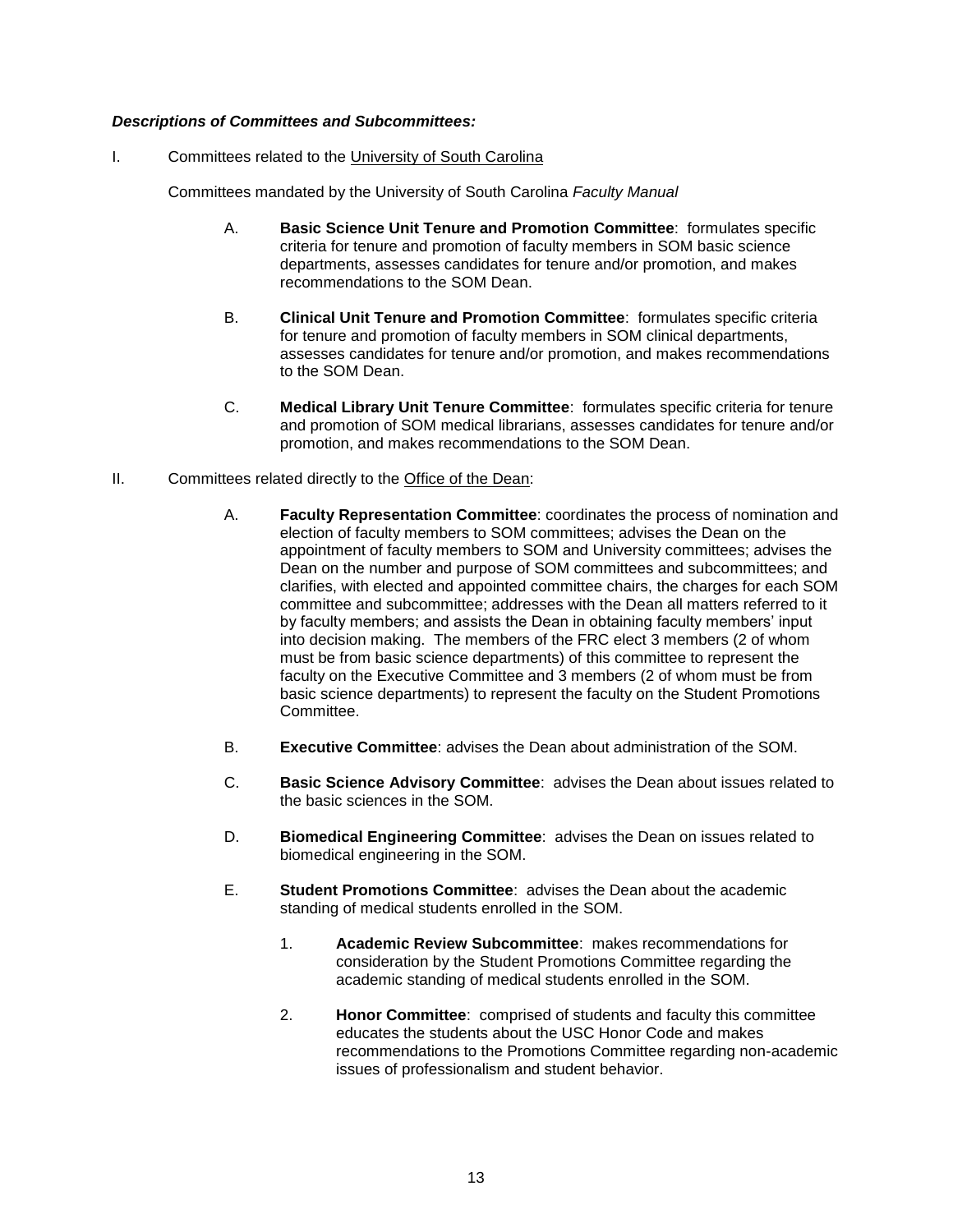- F. **Academic Standards Committee**: is responsible for the maintenance of academic excellence in the SOM, establishes criteria for determination of satisfactory academic performance for promotion and graduation of medical students, and establishes consistent standards for methods of assessing quality, assigning grades, and correcting academic deficiencies of medical students.
	- 1. **Grade Change Subcommittee**: hears, assesses, and decides upon requests
- G. **Women in Science and Medicine Committee**: advises the Dean on issues related to women students, faculty, and staff of the SOM.
- H. **Appointment and Promotion Committee for Non-Tenure-Track Basic Science Faculty:** evaluates the curriculum vitae and application materials for candidates requesting appointment at the Associate Professor or Professor level or promotion to the Associate Professor of Professor level and recommends to the Dean the appropriate faculty rank for the candidate.
- I. **Appointment and Promotion Committee for Non-Tenure-Track Clinical Faculty:** evaluates the curriculum vitae and application materials for candidates requesting appointment at the Associate Professor or Professor level or promotion to the Associate Professor of Professor level and recommends to the Dean the appropriate faculty rank for the candidate.
- J. **Conflict of Interest Committee:** addresses situations when outside financial interests may overlap or conflict with their activities at the USC SOM and manage compliance with University, SOM, and national policies regarding intellectual or financial conflicts of interest. The committee will provide oversight for recognizing the importance of the research and educational missions to the University and acknowledge that it is enhanced when members of the University community interact with other groups and organizations, including businesses, government entities, not-for-profit groups, professional societies, and other academic institutions, and reasonably address potential conflicts of interest.
- III. Committees related to the Office of the Dean through the Office of Medical Education and Academic Affairs (Offices of Admissions and Enrollment Services, Curricular Affairs and Media Resources, Graduate Studies, and Student and Career Services):

Through Office of Admissions and Enrollment Services:

A. **Admissions Committee**: establishes application/admissions policies and procedures for the SOM; evaluates and recommends to the Dean applicants for admission.

Through Office of Curricular Affairs and Media Resources:

- B. **Curriculum Committee**: is responsible for the development of and oversight over the content, structure, and pedagogy of the curriculum leading to the M.D. degree and for ensuring that students learn the knowledge, skills, attitudes, and behaviors necessary for the successful practice of medicine.
	- 1. Standing subcommittees:
		- a. **M-I/M-II Subcommittee**: is responsible for periodic review and update of all required M-I and M-II courses.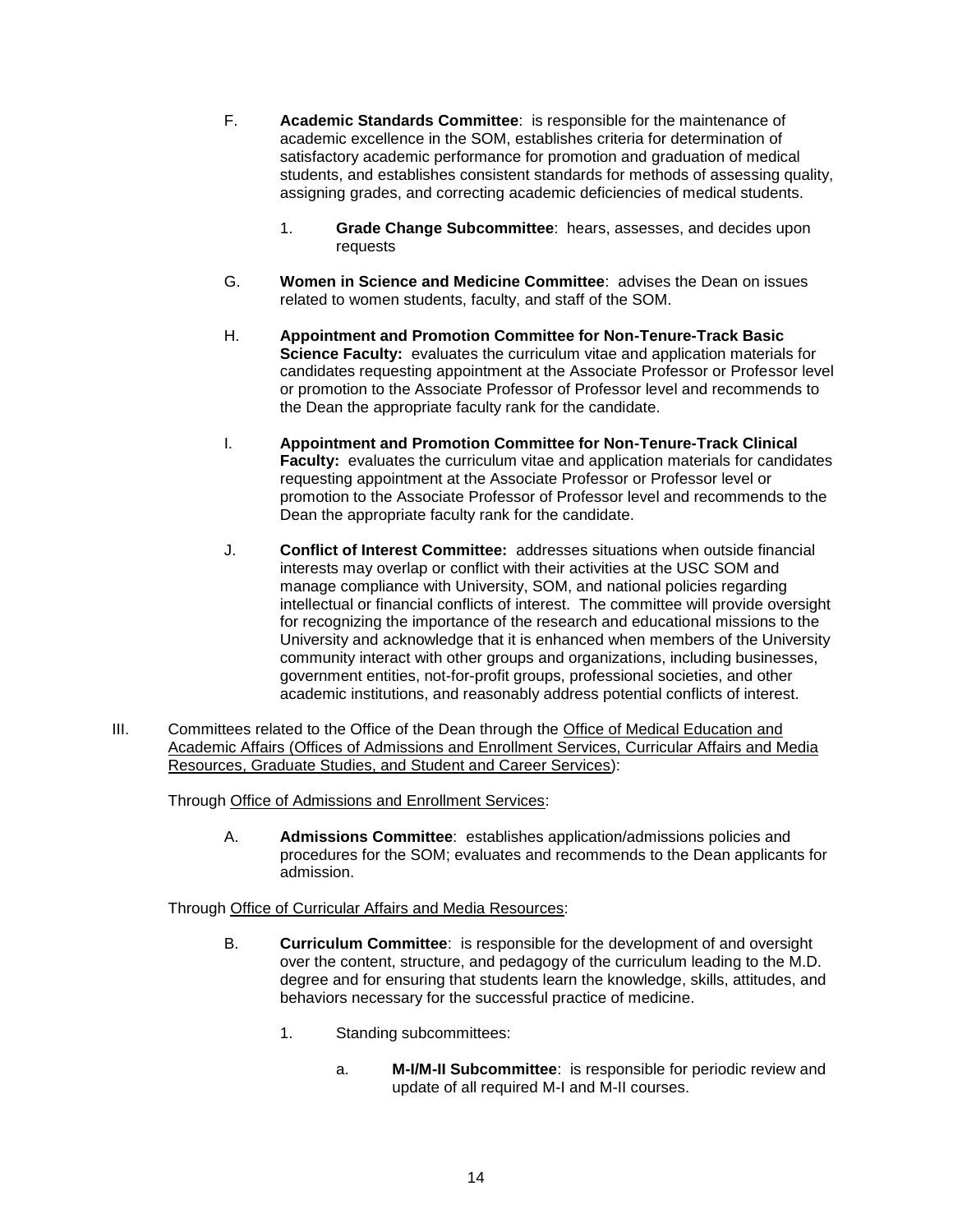- b. **M-III/M-IV Subcommittee**: is responsible for the periodic review and update of all required M-III and M-IV courses.
- c. **Interdepartmental/Interdisciplinary Integration Subcommittee:** is responsible for the periodic review and update of vertical curricula and for the integration of interdepartmental and interdisciplinary educational efforts.
- d. **Independent Learning Development and Implementation Subcommittee**: is responsible for developing and implementing Curriculum Committee recommendations in the area of independent learning and selects the medical student recipient of the annual Student Independent Learning Project Award.
- e. **Core Student Assessment Committee**: is responsible for serving as consultants for assessment projects and otherwise serving as leaders to support a culture of assessment throughout the SOM; regularly reviewing SOM assessment policies and procedures and recommending improvements to the SOM Curriculum Committee; supporting SOM assessors with information and resources, including technology recommendations, to maintain and carry out assessment plans- this includes recommending or providing assistance in the development of specific assessments of student learning outcomes.
- 2. *Ad hoc* subcommittees
	- a. **Curriculum Accommodations Subcommittee**: establishes policies and procedures for testing under non-standard conditions, reviews applications, and selects qualifying students.

Through Office of the Associate Dean for Research and Graduate Education:

- C. **Graduate Education Committee:** oversees all of the Graduate Programs in the SOM. Establishes policies and procedures for the graduate programs consistent with USC and SOM guidelines.
- D. **Biomedical Science Graduate Committee**: establishes policies and procedures for the Biomedical Science Graduate Program consistent with USC and SOM guidelines. Ensures that program requirements are met by departments, research focus groups, and students.
- E. **Biomedical Science Graduate Nurse Anesthesia Subcommittee**: establishes policies and procedures for the Biomedical Science Graduate Nurse Anesthesia Program consistent with USC and SOM guidelines. Ensures that program requirements are met.
- F. **Rehabilitation Counseling Graduate Subcommittee**: establishes policies and procedures for the Biomedical Science Graduate Rehabilitation Counseling Program consistent with USC and SOM guidelines. Ensures that program requirements are met.
- G. **Genetic Counseling Graduate Subcommittee**: establishes policies and procedures for the Biomedical Science Graduate Genetic Counseling Program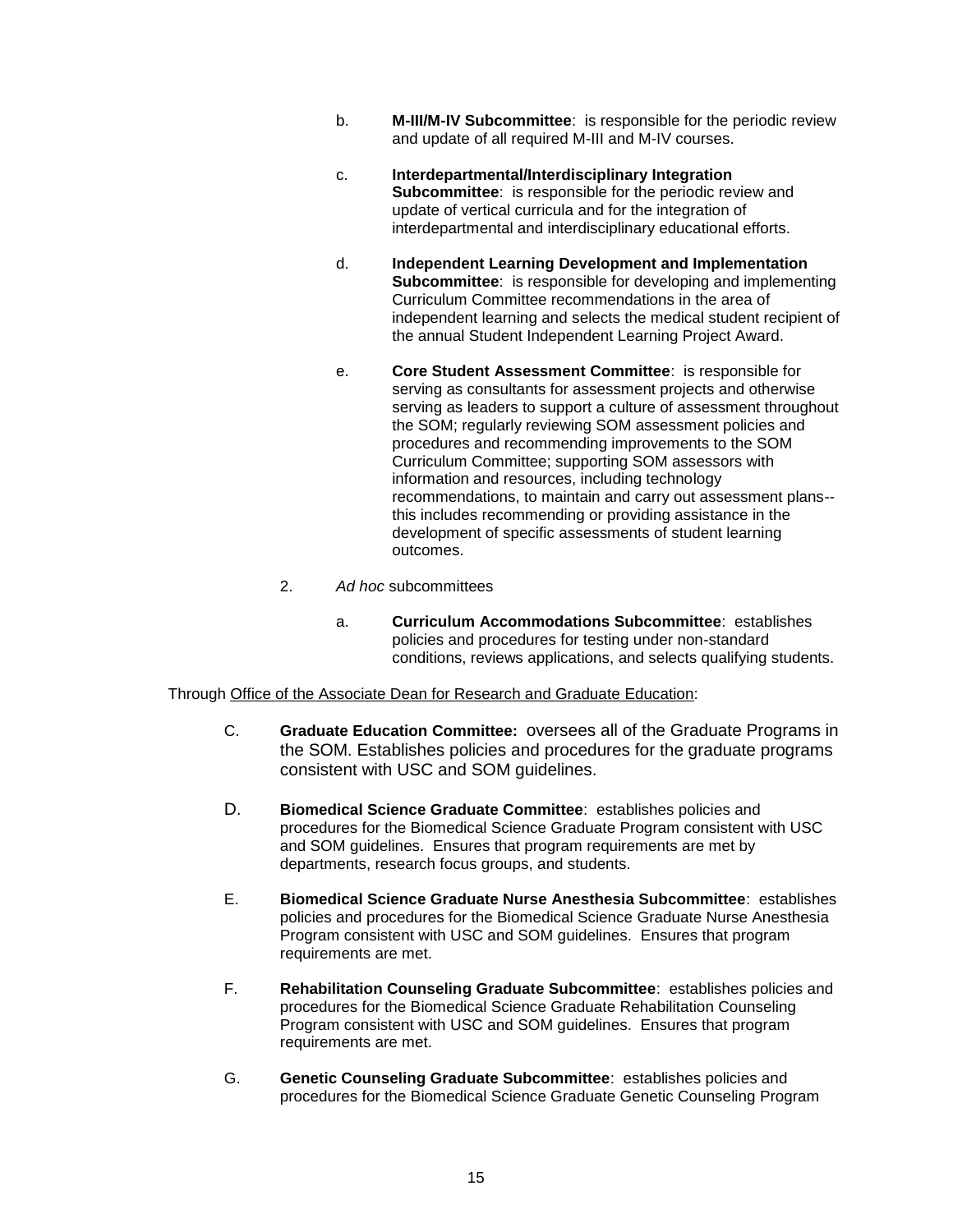consistent with USC and SOM guidelines. Ensures that program requirements are met.

- H. **Physician Assistant Graduate Subcommittee:** establishes policies and procedures for the Physician Assistant Program consistent with USC and SOM guidelines. Ensures that program requirements are met.
- I. **Certificate Program Admissions Committee:** establishes admissions policies/procedures and evaluates applications for the Post-Baccalaureate Certificate in Biomedical Sciences at the SOM; makes recommendations to the Dean for admission of students.

## Through Office of Student and Career Services:

- J. **Leave of Absence Committee**: makes recommendations to the Dean regarding leaves of absence from the SOM for medical students.
- K. **Scholarship and Loan Committee**: awards all SOM scholarships and awards all long-term loans administered by the SOM.
- L. **Student Services Committee**: makes recommendations to the Director of Student and Career Services-Columbia on ways to improve or implement services to students; selects recipients of annual SOM student awards; makes recommendations to the Assistant Dean for Student Affairs and the Associate Dean for Medical Education and Academic Affairs regarding SOM student publications and the SOM *Bulletin*; hears appeals regarding student assignment to the Florence Regional Campus program and lottery issues.
- IV. Committees related to the Office of the Dean through the Office of Administration and Finance:

Committees related to the health and safety of SOM faculty members, students, and staff members:

- A. **Wellness Promotion Committee**: coordinates and promotes wellness activities for SOM faculty, staff, and students.
- V. Committee related to the Office of the Dean through the Office of Diversity and Inclusion:
	- A. **Diversity and Inclusion Committee**: plans and implement means of increasing the number of students from groups under-represented in the medical profession who are prepared for, recruited to, matriculate at, and graduate from the SOM and who continue their training in residency programs available throughout the state of South Carolina and plans and implements means of increasing the number of under-represented minority faculty in the SOM.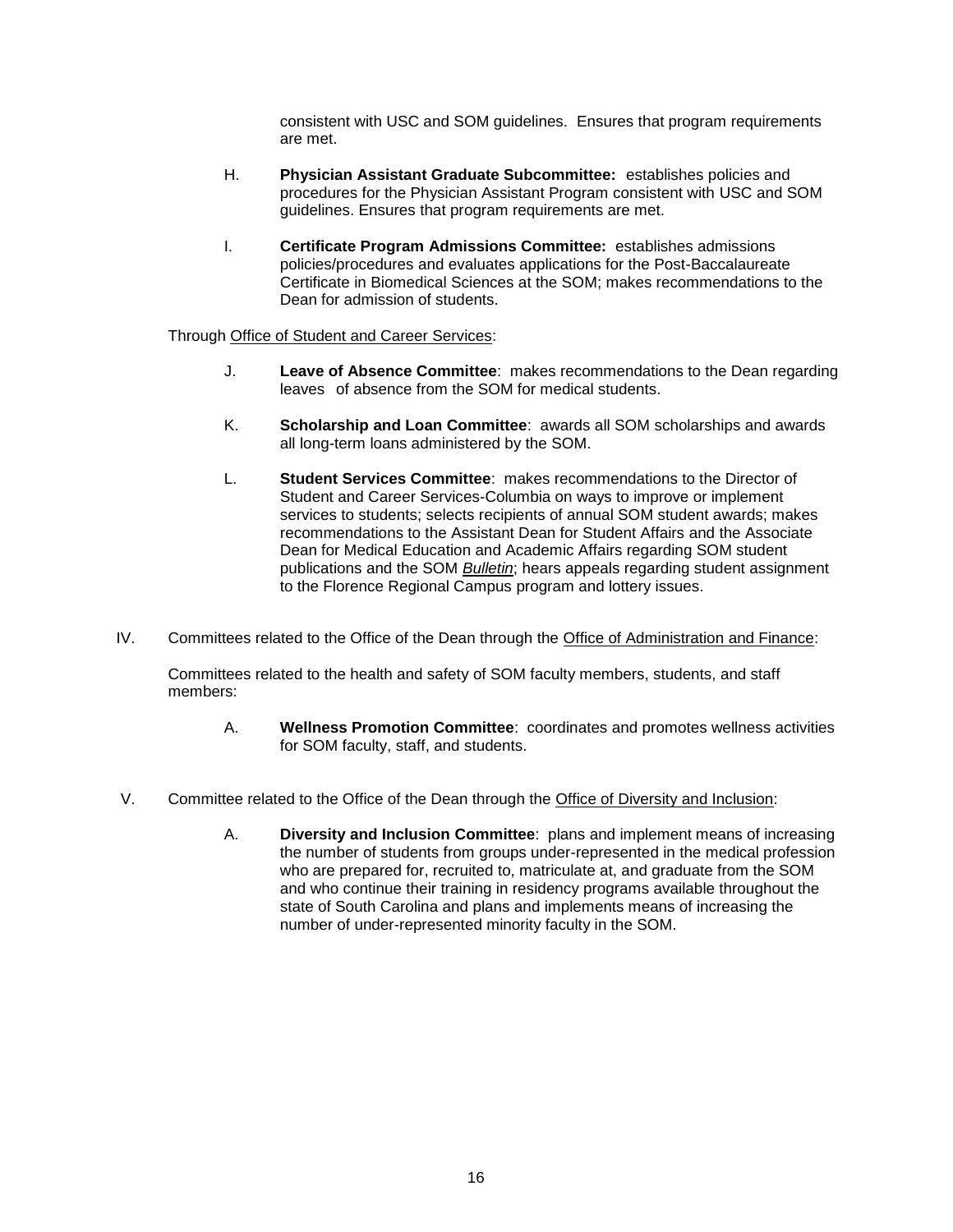- VI. Committee related to the Office of the Dean through the Medical Library:
	- A. **Library Committee**: advises Director of Library Services on policy matters, especially relating to the collection and staffing of the Medical Library.
- VII. Committee related to the Office of the Dean through the Office of Information Technology:
	- A. **Information Technology Committee**: advises the Director of Computer and Communication Resources on policy matters, especially relating to computer needs of students and faculty as they relate to educational programs and research activities and to the structure and function of the SOM computer network and communication systems.
- VIII. Members of the Faculty Senate
	- A. **Faculty Senate**: 10 SOM tenure-track faculty members are elected to the Faculty Senate of the USC.

## **SOM COMMITTEE MEMBERSHIP RECUSAL POLICY**

**Purpose**: The purpose of this policy is to formally state those instances when committee members should recuse themselves from voting on actions specifically aimed at applicants and current students in the School of Medicine.

**Rationale**: While participation, particularly of faculty, on SOM committees is not only encouraged, but necessary for the SOM to function and conduct business; there are instances, specifically involving actions concerning applicants or current students, where the faculty member is expected to recuse his/herself from voting. This is necessary to protect the applicant/student from unfair bias in the process. While the list of committees and potential conflicts is not meant to be all inclusive it is expected that committee members will exercise good judgement and will recuse themselves from the committee prior to the discussion of the applicant/student. A faculty member's recusal should be noted as part of the official minutes of the committee meeting.

#### Academic Review Committee

Close personal relationship with the student Current course/clerkship director of student Relative of student

Admissions Committees

Current or former close personal relationship with applicant Current professor of applicant Relative of applicant

## Honor Committee

Close personal relationship with the student Current course/clerkship director of student Relative of student

Leave of Absence Committee

Close personal relationship with the student Current course/clerkship director of student Relative of student

## Student Promotions Committee

Close personal relationship with the student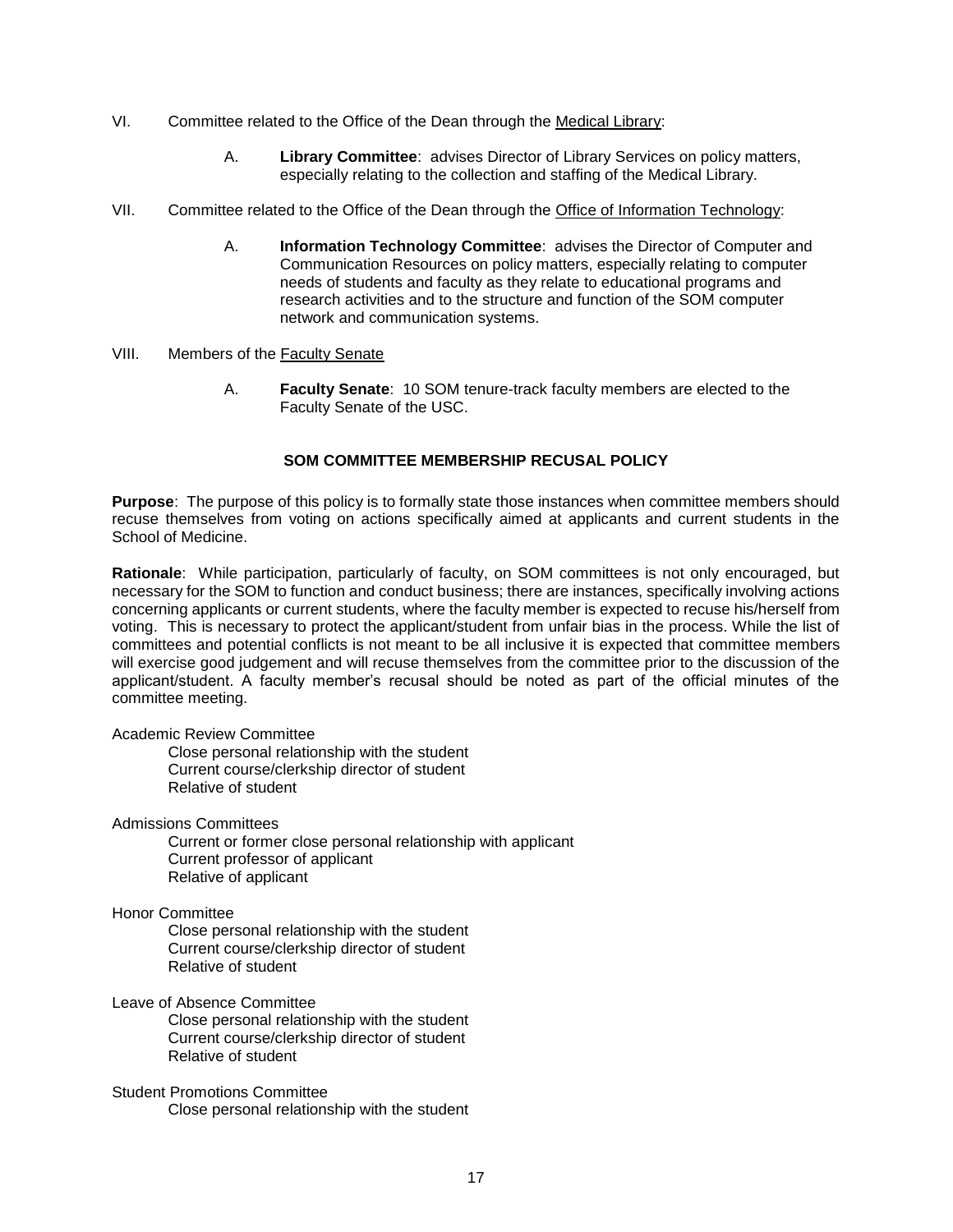Current course/clerkship director of student Relative of student

Student Services Committee

Close personal relationship with the student Current course/clerkship director of student Relative of student

Endorsed by the Faculty Representation Committee – 5/29/15 Approved by the Executive Committee – 7/07/15

## **CAMPUSES**

*The Basic Science Campus.* The SOM basic science campus is located four miles from the main USC campus and adjacent to the DVAMC. On this campus are located the three basic science departments.

#### *The Clinical Campuses***.**

**Prisma Health Richland** is one of the largest acute-care facilities in South Carolina, Prisma Health Richland is a community teaching hospital that serves patients from every corner of the state. Boasting the region's only Level I emergency/trauma center, the Richland campus also includes the state's only freestanding heart hospital, the first children's hospital in South Carolina, and the region's only comprehensive stroke center. Prisma Health Richland is also the Midlands' hub of surgical excellence, offering robotic surgery and incision-free gamma knife radiosurgery in addition to hosting operating rooms for neurosurgery; heart surgery; and orthopedic, laparoscopic and ear/nose/throat procedures. Among the hospital's other world-class facilities and specialty services are a simulation center, breast center, cancer centers, women's services, a mental/behavioral health services network and an acclaimed research division that sponsors and conducts innumerable clinical trials. Through its affiliation with the University of South Carolina School of Medicine, Prisma Health Richland hosts 28 residency and fellowship programs in a wide range of specialties and subspecialties. The hospital is the clinical home to residencies in dentistry, emergency medicine, family medicine, internal medicine, neurology, obstetrics/gynecology, ophthalmology, orthopedic surgery, pediatrics, plastic surgery, preventive medicine, psychiatry and surgery. Fellowship programs include EMS, emergency medicine global health, primary care - ultrasound, family medicine global health, sports medicine, cardiology, endocrinology, geriatrics, infectious disease, pulmonary and critical care, hospice and palliative medicine, child and adolescent psychiatry, forensic psychiatry, geriatric psychiatry, and surgical critical care.

**The WJB Dorn VA Medical Center which is part of the Columbia VA Health Care System** is one of the most active VA Medical Centers in the South Carolina-Georgia region which includes Primary Care, Specialty Care, Mental Health, Acute, Medical, Surgical, Psychiatric, Physical Medicine and Rehabilitation, Neurology, Oncology, Dentistry, Geriatrics and Extended Care. Community-Based Outpatient Clinics are located in [Anderson,](http://www.columbiasc.va.gov/COLUMBIASC/visitors/andersonCBOC.asp) [Greenville,](http://www.columbiasc.va.gov/columbiasc/visitors/greenville.asp) [Florence,](http://www.columbiasc.va.gov/COLUMBIASC/visitors/FlorenceCBOC.asp) [Orangeburg,](http://www.columbiasc.va.gov/COLUMBIASC/visitors/orangeburg.asp) [Spartanburg,](http://www.columbiasc.va.gov/COLUMBIASC/visitors/Spartanburg.asp) [Sumter](http://www.columbiasc.va.gov/columbiasc/visitors/sumter.asp) and [Rock Hill, SC.](http://www.columbiasc.va.gov/COLUMBIASC/visitors/rockhill.asp) VA Administrative support is provided for the [Florence National Cemetery](http://www.cem.va.gov/CEM/cems/nchp/florence.asp) in Florence, SC and [Fort Jackson National Cemetery](http://www.cem.va.gov/CEM/cems/nchp/ftjackson.asp) in Columbia, SC; the Vet Centers located in [Greenville, SC](http://www2.va.gov/directory/guide/facility.asp?ID=410&dnum=All) and [Columbia, SC;](http://www2.va.gov/directory/guide/facility.asp?ID=409&dnum=All) and the [VA Regional Office,](http://www2.va.gov/directory/guide/facility.asp?ID=692&dnum=All) which is located on the west side of the Dorn VAMC campus. Dorn VAMC is one of the most active VA Medical Centers in the South Carolina-Georgia region.

Various clinical facilities of the **South Carolina Department of Mental Health** provide a diverse clinical experiences for medical students: G. Werber Bryan Psychiatric Hospital provides inpatient psychiatric and forensic treatment and evaluation services to adults; Patrick B. Harris Psychiatric Hospital, provides inpatient psychiatric treatment to adults; Morris Village, provides inpatient treatment for adults with alcoholism and drug abuse or addiction and addiction accompanied by psychiatric illness; C. M. Tucker Nursing Care Center, comprised of two licensed nursing homes (Roddey, a general nursing home; Stone, a veterans nursing home) providing intermediate and skilled long-term care.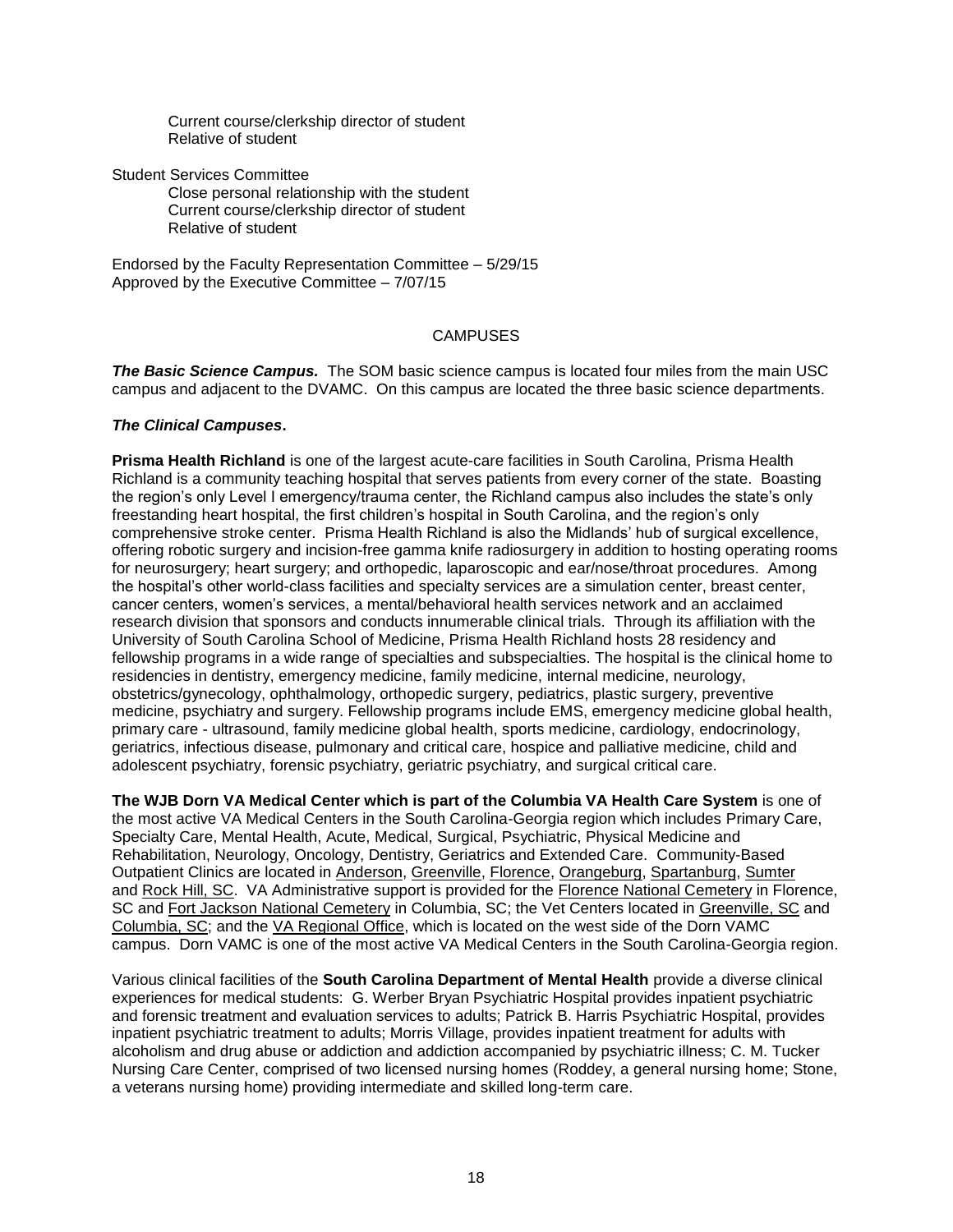**MUSC Health – Florence Medical Center** is located in Florence, SC. Home to the area's first accredited Chest Pain Center, the hospital provides comprehensive acute care, cancer care, cardiac care, emergency/trauma services, maternity care, and an array of specialized rehabilitation programs.

**McLeod Regional Medical Center** is located in Florence and serves the Pee Dee region of South Carolina. A Level II Trauma Center and one of four designated Perinatal Centers in the region; the facility includes a Heart and Vascular Center and one of the nation's largest hospital-based health and fitness centers.

## **EDUCATIONAL PROGRAMS**

**Curriculum.** The SOM curriculum is organized in a traditional "2+2" model. The first two years of the medical education program emphasize basic science content and the correlation of basic science and clinical science materials; the second two years (M-III and M-IV) emphasize clinical content and experiences and the development and mastery of clinical skills. In 2018 the Curriculum Committee approved a change in the curriculum to focus on curricular innovation. These changes would begin in 2020 and including a reorganization of the M-I course work and the integration of the M-II course work by organ systems. Additional coursework is being developed in Health Systems Science, Case-based Learning and the development of a quality improvement project.

## *Course/Clerkship Titles, (Credit Hours), Numbers, and Course Directors.*

#### **M-I**, *Fall Semester*

| Medical Embryology and Gross Anatomy (8)<br>Medical Microscopic Anatomy (5)<br>Biochemistry: Basis of Disease (4)<br>Introduction to Clinical Medicine I (2)                          | CDBA<br>D601<br>D602<br>CDBA<br>CHEM<br>D650<br><b>DMED</b><br>D601               | <b>Blanck</b><br>LaVoie<br>E. Goldsmith<br>TBD |
|---------------------------------------------------------------------------------------------------------------------------------------------------------------------------------------|-----------------------------------------------------------------------------------|------------------------------------------------|
| <b>M-I</b> , Spring Semester<br>Medical Neuroscience (3)<br>Molecular Medicine (4)<br>Medical Physiology (8)<br>Introduction to Clinical Medicine I (4)<br>Subtotal Credit Hours (38) | <b>PHPH</b><br>D603<br>CHEM<br>D651<br><b>PHPH</b><br>D621<br><b>DMED</b><br>D602 | Fadel<br>E. Goldsmith<br>B. Wilson<br>TBD      |
| <b>M-II</b> , Fall Semester<br>Medical Microbiology (7)<br>Medical Pathology (7)<br>Introduction to Clinical Medicine II (6)                                                          | <b>PAMB</b><br>D650<br><b>PAMB</b><br>D641<br><b>DMED</b><br>D603                 | Gandy<br>Catroppo<br>TBD                       |
| <b>M-II</b> , Spring Semester<br>Medical Pharmacology (7)<br>Medical Pathology (6)<br>Introduction to Clinical Medicine II (7)                                                        | <b>PHPH</b><br>D631<br><b>PAMB</b><br>D642<br><b>DMED</b><br>D604                 | Reagan<br>Catroppo<br>TBD                      |
| Subtotal Credit Hours (40)                                                                                                                                                            |                                                                                   |                                                |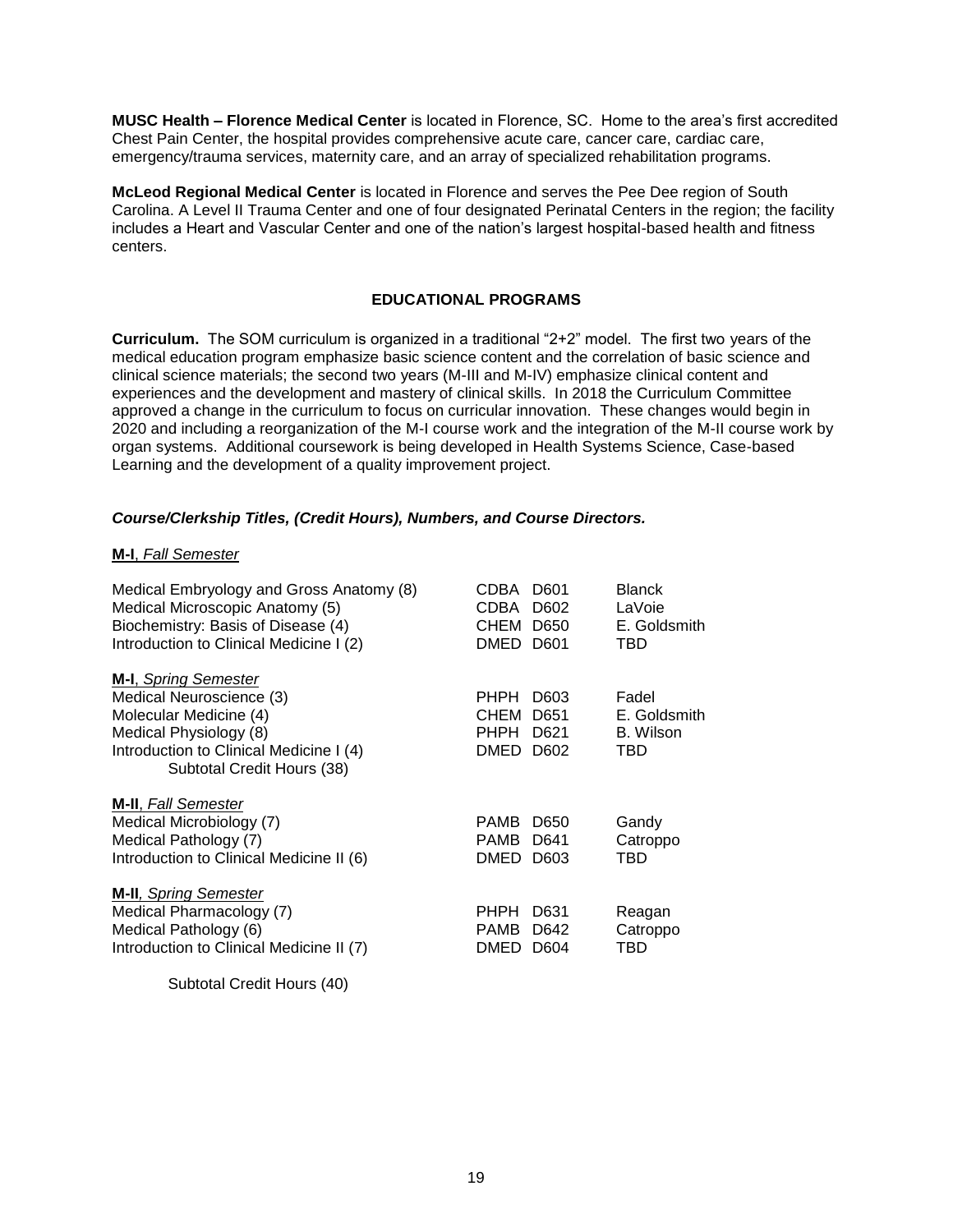## **M-III**

| Family Medicine Clerkship (6)<br>Internal Medicine/Neurology Clerkship (12)<br>Intersession (1)<br>Keisler                  | D605<br>FPMD<br>MEDI<br>D605<br>DMED<br>D643                               | Vaughan<br>Sides<br>Keisler                               |
|-----------------------------------------------------------------------------------------------------------------------------|----------------------------------------------------------------------------|-----------------------------------------------------------|
| Obstetrics/Gynecology Clerkship (6)<br>Pediatrics Clerkship (8)<br>Psychiatry (6)<br>Surgery Clerkship (8)<br>Electives (2) | OBGY<br>D605<br>PEDI<br>D605<br><b>NPSY</b><br>D605<br><b>SURG</b><br>D605 | Cook<br>Stallworth<br>Peters<br>Gilstrap/Prest<br>Various |
| Subtotal Credit Hours (49)                                                                                                  |                                                                            |                                                           |
| M-IV                                                                                                                        |                                                                            |                                                           |
| Selective (8)<br>Capstone (1)<br>4 or 5 Electives (16 or 20)<br>Active Internship (4)<br>Emergency Medicine/Acute Care (4)  | DMED D607                                                                  | Various<br>Keisler<br>Various                             |
| Subtotal Credit Hours (33 or 37)                                                                                            |                                                                            |                                                           |

Total Credit Hours (161 or 165)

*Academic Policies***.** Policies regarding the administration of the SOM academic program can be found in the *School of Medicine Bulletin* [http://bulletin.med.sc.edu/.](http://bulletin.med.sc.edu/) **Add link to new Bulletin** More specific information about the day-to-day implications of these policies can be found in the Polices for Curricular Administration, a document available from personnel in the Office of Curricular Affairs and Media Resources.

*Academic Assessment and Assessment of Personal and Professional Conduct*. Academic assessment of medical students includes an evaluation of their knowledge and skills that results in a letter grade in the course or clerkship and an evaluation of their attitudes and behavior, by means of the SOM Policy on Evaluation of Personal and Professional Conduct. Any student receiving an unsatisfactory assessment in Personal and Professional Conduct in a M-III or M-IV clerkship will receive an Incomplete grade for that clerkship until the Unsatisfactory grade has been remediated. A student receiving a second unsatisfactory assessment in Personal and Professional Conduct in the M-III or M-IV year is subject to dismissal from the SOM and comes to the attention of the Student Promotions Committee. Information about the SOM Policy on Evaluation of Personal and Professional Conduct is available in the *School of Medicine Bulletin*; information about related policies is available in the *Student Handbook to Clinical Rotations*

[https://www.sc.edu/study/colleges\\_schools/medicine/internal/documents/student\\_docs/student\\_handbook](https://www.sc.edu/study/colleges_schools/medicine/internal/documents/student_docs/student_handbook_to_clinical_rotations_20_21.pdf) to clinical rotations 20 21.pdf

*Grading Policies*. The School utilizes A, B+, B, C+, C, D and F grades for all M-I, M-II, and M-III courses and clerkships. Pass/Fail grading is permitted for the M-III Intersession, M-IV Capstone Month, and all electives. Information about specific SOM grading policies, including policies regarding grade changes, is available from the Director of Enrollment Services/Registrar.

In M-III clerkships, students are assessed by means of department-specific criteria, but all M-III clerkships must include National Board of Medical Examiner (NBME) subject examinations and Objective Structured Clinical Evaluations (OSCEs) as components of the final clerkship grade.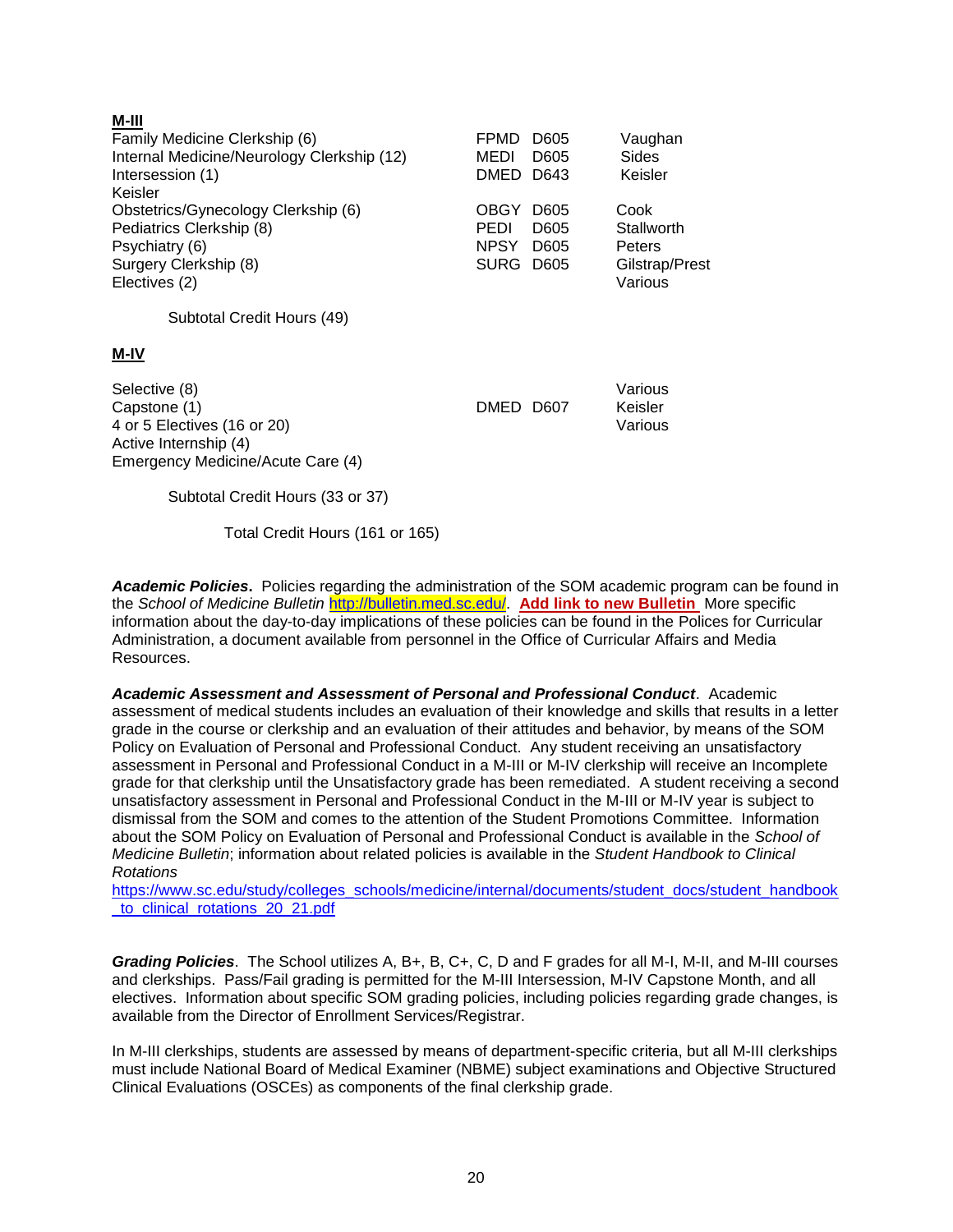*Evaluation of Courses and Clerkships*. At the conclusion of each M-I and M-II course and every M-III and M-IV required clerkship, medical students complete anonymously a course or clerkship evaluation form developed by personnel in the Office of Curricular Affairs and Media Resources. These forms are returned to the Office of Curricular Affairs and Media Resources where data are collated and reported annually to the department chair, the course director, and the members of the Curriculum Committee.

*Evaluation of Faculty Members*. During or at the conclusion of each M-I and M-II course, medical students complete an evaluation form developed by personnel in the Office of Curricular Affairs and Media Resources for each faculty member who taught in that course or clerkship. Data from these forms are collated by personnel in the Office of Curricular Affairs and Media Resources and reported to the department chair, the course or clerkship director, and the faculty member. Faculty teaching in M-III and M-IV clinical rotations are evaluated by department- specific evaluations.

*Technical Assistance with Teaching Activities*. Assistance with teaching activities in the M-I and M-II classrooms and other classrooms on the SOM basic science campus is readily available from the two Faculty Support Technicians in the Office of Curricular Affairs and Media Resources (216-3610). They provide instruction on and support for the use of the computer and audiovisual equipment in these classrooms.

## **RESEARCH**

Research and scholarly activity constitute a significant responsibility of faculty members in an academic community. Faculty members' accomplishments in basic science, clinical, and/or educational research and scholarly activity are assessed regularly in the annual faculty review process, in the promotion and tenure processes, and in the post-tenure review processes.

*USC Office of Sponsored Awards Management (SAM)* serves as the research administration offices for the University, and also has responsibility for certain pre-award and post-award functions. Specific functions of both pre-award and Contract and Grant Accounting (CGA) include the following:

- Reviewing and approving proposals to assure that they comply with both sponsor and University guidelines; that budgets are accurate and consistent, with clear and concise justifications; and that both direct and indirect costs are appropriately recovered.
- Negotiating and accepting grants and contracts on behalf of the University.
- Issuing subcontracts.
- Serving as the principal liaison between the University and its sponsors.
- Approving programmatic and budgetary changes to sponsored projects (including the establishment of new fund codes). <http://sam.research.sc.edu/>

*The Office of Research Compliance (ORC)* coordinates the development and implementation of university policies and facilitates research integrity in the following areas: use of humans in research; laboratory animal welfare; use of biohazardous materials, including rDNA; and conflict of interest. ORC, working closely with Animal Resource Facilities (ARF) and Environmental Health and Safety (EHS), provides support to the Institutional Review Board, the Institutional Animal Care and Use Committee, and the Institutional Biosafety Committee. ORC also is responsible for maintaining the institution's federal assurance related to research misconduct and has responsibilities relating to export control policy, compliance, and education. All research compliance and IRB issues for the SOM are handled through main campus offices. Tommy Coggins (803-777-4456) is the Director of Research Compliance for USC and Lisa Johnson (803-777-6670) is the IRB Administrator. <http://orc.research.sc.edu/>

*Research Involving Human Subjects***.** In accordance with federal law, accepted ethical principles, University policy, and the University's federal wide assurance of compliance, filed with the U.S. Department of Health and Human Services, every USC investigator conducting human subject research, whether or not funded by a federal sponsor, must submit a proposed research plan to the University's Institutional Review Board (IRB) for review and approval. In addition,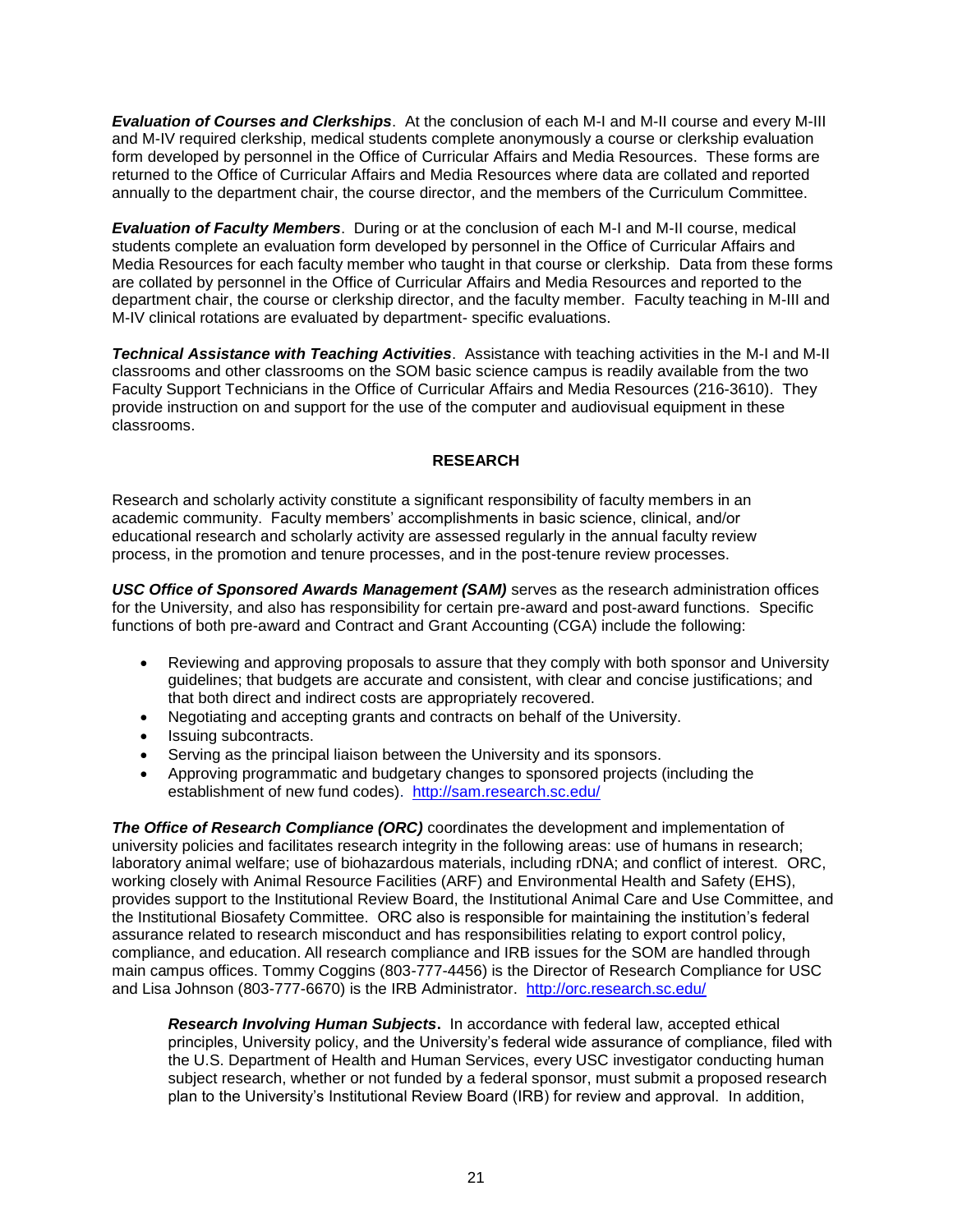investigators who participate in human subject research must complete training in human subject research, and otherwise must comply with IRB policies and procedures. Research may not begin until the IRB has approved the research plan and all related consent documents. Further information and a full statement of applicable University policies and procedures are available on the Office of Research Compliance website at: <http://orc.research.sc.edu/>

**Use of Animals in Research and Teaching.** The University of South Carolina recognizes that the use of laboratory animals for teaching and research is fundamental to advances in biology and medicine, and is a privilege regulated by a variety of agencies. The University endorses the Principles for the Care and Use of Laboratory Animals of the National Institutes of Health; has implemented the recommendations of The Guide for the Care and Use of Laboratory Animals (2010); and is complying, and will continue to comply, with the Animal Welfare Act and other applicable statues and regulations concerning the care and use of laboratory animals. Work with live vertebrate animals may not begin until approval by the Institutional Animal Care and Use Committee (IACUC) is obtained. Faculty members contemplating using live vertebrate animals in research, teaching, or testing should refer to the Animal Care website for complete information regarding applicable policies and procedures. <http://sam.research.sc.edu/animalcare/index.html>

*Outside Professional Activities (Consulting/Conflict of Interest)***.** The University of South Carolina is committed to ensuring that the research, consultation, and other activities of faculty and non-faculty employees are conducted properly and consistently with the principles of openness, trust, and free inquiry that are fundamental to the autonomy and well-being of a university and with the responsible management of the University's business. Toward that end and consistent with federal regulations, USC has formulated a policy and procedures to identify and address potential, actual, and apparent conflicts of commitment and conflicts of interest. The policy and procedures can be viewed at [http://www.sc.edu/policies/acaf150.html.](http://www.sc.edu/policies/acaf150.html) The fundamental premise of this policy (ACAF 1.50 – Outside Professional Activities) is that each member of the USC community has an obligation to act in the best interests of the University, and must not let outside activities or outside financial interests interfere with that obligation. Financial COI are handled by Tommy and Lisa. Conflicts of commitments are handled through the Provost's office, and if dealt with ahead of time, should result in a written management plan.

COI that comes in through USCeRA for individual research projects are reviewed initially by Tommy and Lisa. If they are financial in nature and need further review, they are then forwarded on to the COI Committee. This committee determines if it is a conflict, and if so, a plan for how to manage it is developed.

*Use of Recombinant DNA and Biohazardous Materials***.** The University of South Carolina (USC) utilizes various recombinant DNA molecules (rDNA) in scientific research. All projects involving recombinant DNA techniques must comply with the *NIH Guidelines*. The *NIH Guidelines* require the university to establish an Institutional Biosafety Committee (IBC) whose responsibilities need not be restricted to recombinant DNA. The scope of USC's Institutional Biosafety Committee has been expanded to review all research and educational activities involving the use of potentially infectious materials. Each Principal Investigator will be notified of the results of the IBC review and approval. IBC policies and procedures can be viewed at: <http://www.sc.edu/ehs/Biosafety/IBC.htm>

As part of the **Office of Economic Engagement**, USC's *Technology Commercialization Office* works with business and entrepreneurial interests to leverage the intellectual property owned by USC for the benefit of the University, its faculty, the public, and the state of South Carolina. Resource specialties include identifying, protecting, licensing, transferring, marketing, and commercializing the University's intellectual property. <http://ip.research.sc.edu/>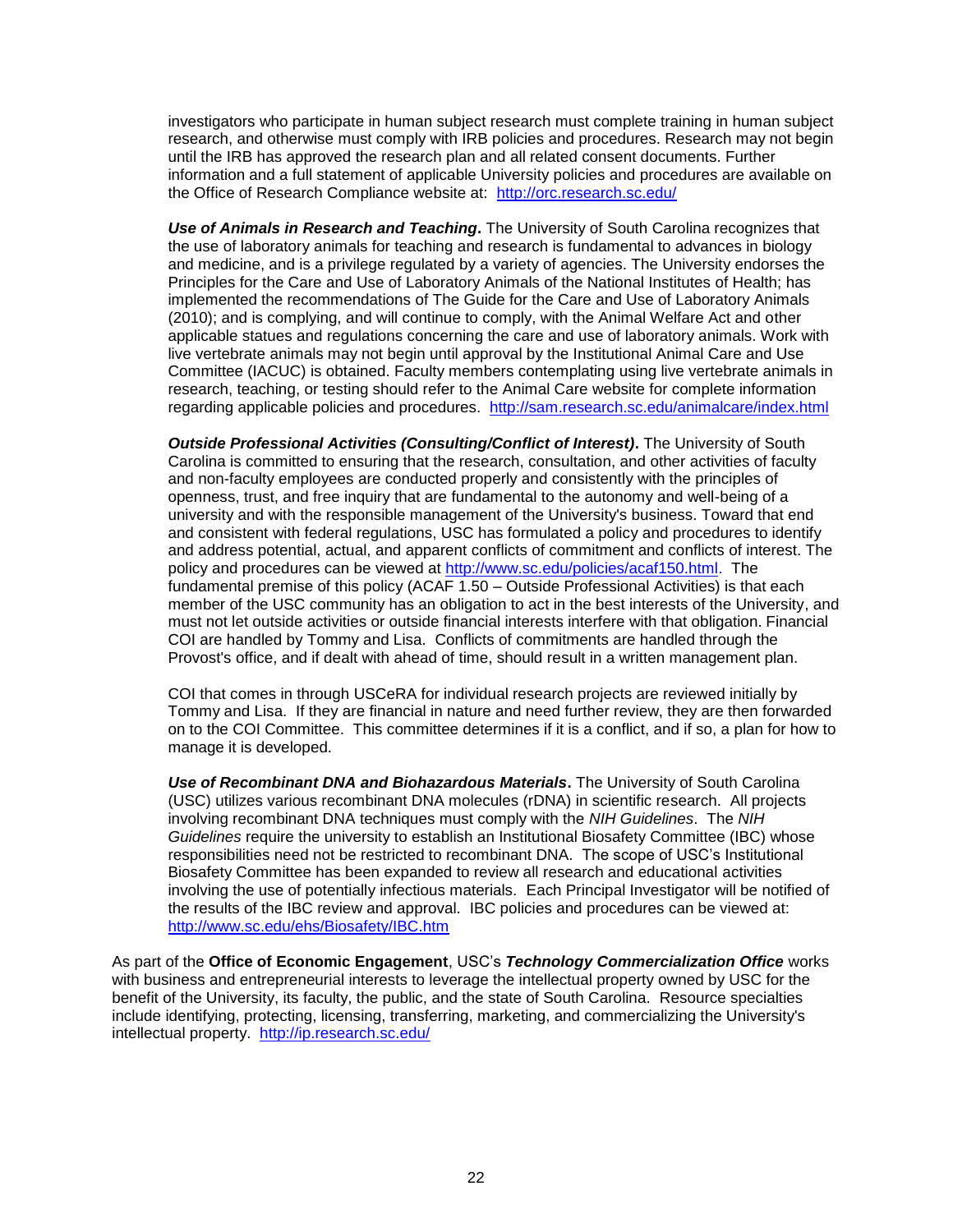## *Institutional Policies Related to Sponsored Research***:**

| Data Access and Retention                          |          | <b>RSCH 1.05</b> |
|----------------------------------------------------|----------|------------------|
| Debarment/Suspension Federally Sponsored           | Projects | <b>RSCH 1.01</b> |
| Human Subjects and Research                        |          | <b>RSCH 1.03</b> |
| <b>Intellectual Property Policy</b>                |          | <b>ACAF 1.33</b> |
| Laboratory Animals, Care and Use                   |          | <b>ACAF 5.03</b> |
| Laboratory Animals, Misuse                         |          | <b>ACAF 5.04</b> |
| Misconduct in Research                             |          | <b>RSCH 1.00</b> |
| <b>Outside Professional Activities for Faculty</b> |          | <b>ACAF 1.50</b> |
| <b>Patents and Copyrights</b>                      |          | <b>ACAF 1.33</b> |
| Sponsored Programs Through USC Foundations         |          | <b>RSCH 1.02</b> |
| <b>Temporary Grant Employees</b>                   |          | HR 1.85          |

## **CLINICAL SERVICES**

Prior to 2017, the clinical services of the School of Medicine were managed through the USC SOM Educational Trust. In 2017, the Palmetto Health-USC Medical Group assumed operational control and billing responsibility for the clinical services. In early 2020, following the establishment of Prisma Health, the medical practice plan was renamed as the Prisma Health Midlands Medical Group. The USC SOM Educational Trust will remain as a vehicle for retirement and payroll for USC SOM faculty who will be leased to the new group.

*HIPAA & Privacy Office.* It is the policy of the USC SOM to protect the privacy of patients' medical information. All medical students, University Specialty Clinics staff, and SOM faculty are expected to complete the required HIPAA privacy training associated with the clinical systems with which they are affiliated. The USC SOM HIPAA & privacy office is comprised of the attorney for the SOM Educational Trust and its Chief Information Office. The office may be reached at 545-5219 and 545-5100 respectively.

## **USC AND SOM PUBLICATIONS**

Various USC and SOM publications can be valuable to faculty members in the course of their academic, research, and clinical activities. Student Handbooks can be accessed through the SOM website at: [https://www.sc.edu/study/colleges\\_schools/medicine/internal/forms\\_documents/index.php.](https://www.sc.edu/study/colleges_schools/medicine/internal/forms_documents/index.php)

*The Faculty Manual*, published by the USC Office of the Vice President for Academic Affairs and Provost, is available at: [http://www.sc.edu/policies/facman/Faculty\\_Manual\\_Columbia.pdf](http://www.sc.edu/policies/facman/Faculty_Manual_Columbia.pdf)

All university policies are housed in the [USC Policies and Procedures Manual,](http://www.sc.edu/policies/policiesbydivision.php) maintained by the [Office of](http://www.sc.edu/about/offices_and_divisions/provost/index.php)  [the Provost.](http://www.sc.edu/about/offices_and_divisions/provost/index.php) The policies, which are displayed in their entirety and in their most current version, may be viewed by subject or administrative division or searched by keyword. The university reserves the right to change these policies and procedures without notice.

https://sc.edu/about/offices\_and\_divisions/provost/policiesandprocedures/universitypolicies/policies\_and [procedures\\_manual/index.php](https://sc.edu/about/offices_and_divisions/provost/policiesandprocedures/universitypolicies/policies_and_procedures_manual/index.php)

The SOM *Student Handbook to Clinical Rotations*, published by the SOM Office of Curricular Affairs and Media Resources, contains information for students in clinical rotations at SOM-affiliated hospitals in Columbia and Florence.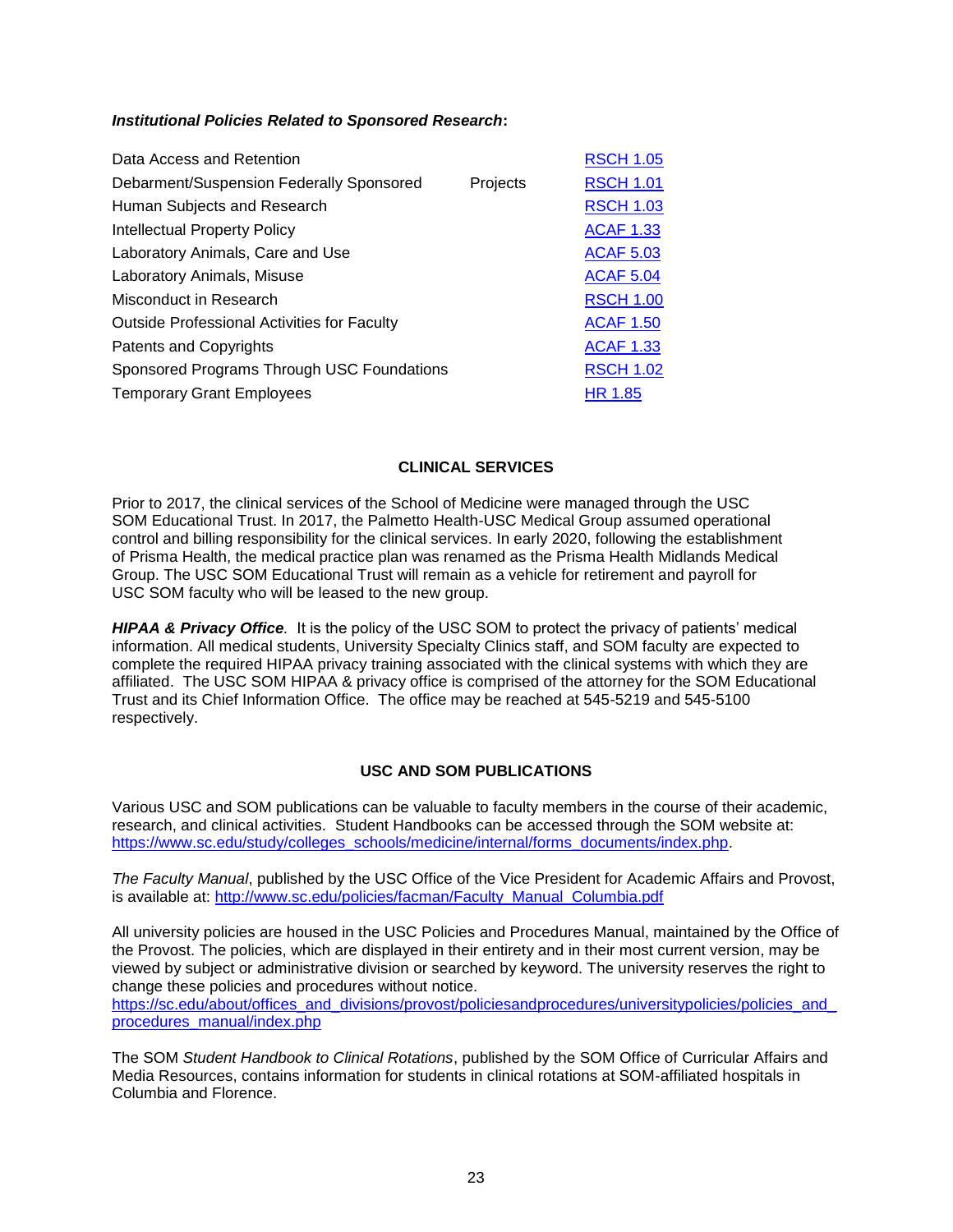[http://ca.med.sc.edu/handbooks/student\\_handbook/student\\_handbook.pdf](http://ca.med.sc.edu/handbooks/student_handbook/student_handbook.pdf) **Add link to updated Handbook**

The SOM *Handbook for Curriculum Committee Members*, published by the SOM Office of Curricular Affairs and Media Resources, contains information for members of the SOM Curriculum Committee. <http://ca.med.sc.edu/handbooks/CurriculumCommitteeHandbook.pdf> **Add link to updated Handbook**

The SOM *Handbook for Clerkship Directors*, published by the SOM Office of Curricular Affairs and Media Resources, contains information for M-III and M-IV clinical clerkship directors in Columbia and Florence. https://www.sc.edu/study/colleges\_schools/medicine/internal/documents/2018- 2019 clerkship directors handbook.pdf

The SOM *Fourth-Year Electives* catalog, published by the Office of Admissions and Enrollment Services, and available on OASIS it contains a listing of all M-IV electives available to enrolled students in the SOM. The *Financial Opportunities for Medical School* brochure, published by the Office of Student Services, contains information about financial planning and a listing of available loan and scholarship opportunities.

The *School of Medicine Bulletin*, published annually by the Office of Medical Education and Academic Affairs, contains both general and detailed information about the SOM, including a copy of the academic calendar, information about admission policies and procedures, academic regulations, grading policies, a listing of required and elective courses and clerkships, a faculty listing, information about residency appointment of alumni, and information about scholarship and loan opportunities and student organizations. <http://bulletin.med.sc.edu/>**Add link to updated Bulletin**

## **STUDENTS**

*Enrollment*. The SOM enrolls 100 new medical students each August; approximately 390 medical students are currently enrolled in the four-year medical education program. In addition, there are approximately 255 graduate students enrolled annually in the SOM: in the Master's program in Genetic Counseling, Master's program in Physician Assistant Studies, Master's program in Rehabilitation Counseling, Master's program in Nurse Anesthesia, Master's program in Biomedical Science, Doctor of Philosophy program in Biomedical Science, and in the Biomedical Science Certificate Program and the Psychiatric Rehabilitation Certificate Program.

*Courses and Clerkships*. Basic science courses are taught in the first two years of the medical education program primarily on the SOM basic science campus. Clinical clerkships in the third and fourth years can be completed on the Columbia campus or the Florence Regional campus.

*Admission*. As a state-supported institution, preference for admission to the M.D. program is given to residents of the state of South Carolina. Approximately 75 percent of enrolled medical students are residents of South Carolina; the remaining students generally have close ties to the state of South Carolina through family, marriage, employment, and/or education. Each year admitted students represent approximately 25 undergraduate institutions in South Carolina, the Southeast, and the nation. Since its Charter Class in 1977, the SOM has admitted students from each of its 46 counties. Information about the members of each year's entering class is presented by the Associate Dean for Medical Education and Academic Affairs at the SOM fall general faculty meeting.

*Student Health*. Students are required to document annually coverage by a medical insurance policy. Students are also required to purchase an approved disability insurance policy at the beginning of each academic year. The SOM purchases Workers Compensation Insurance annually for all enrolled medical students. Information about other student health policies (i.e., Policy on Contagious Infections and/or Diseases, Policy on Chemical Dependency) is contained in the *School of Medicine Bulletin*. <http://bulletin.med.sc.edu/>**Add link to updated Bulletin**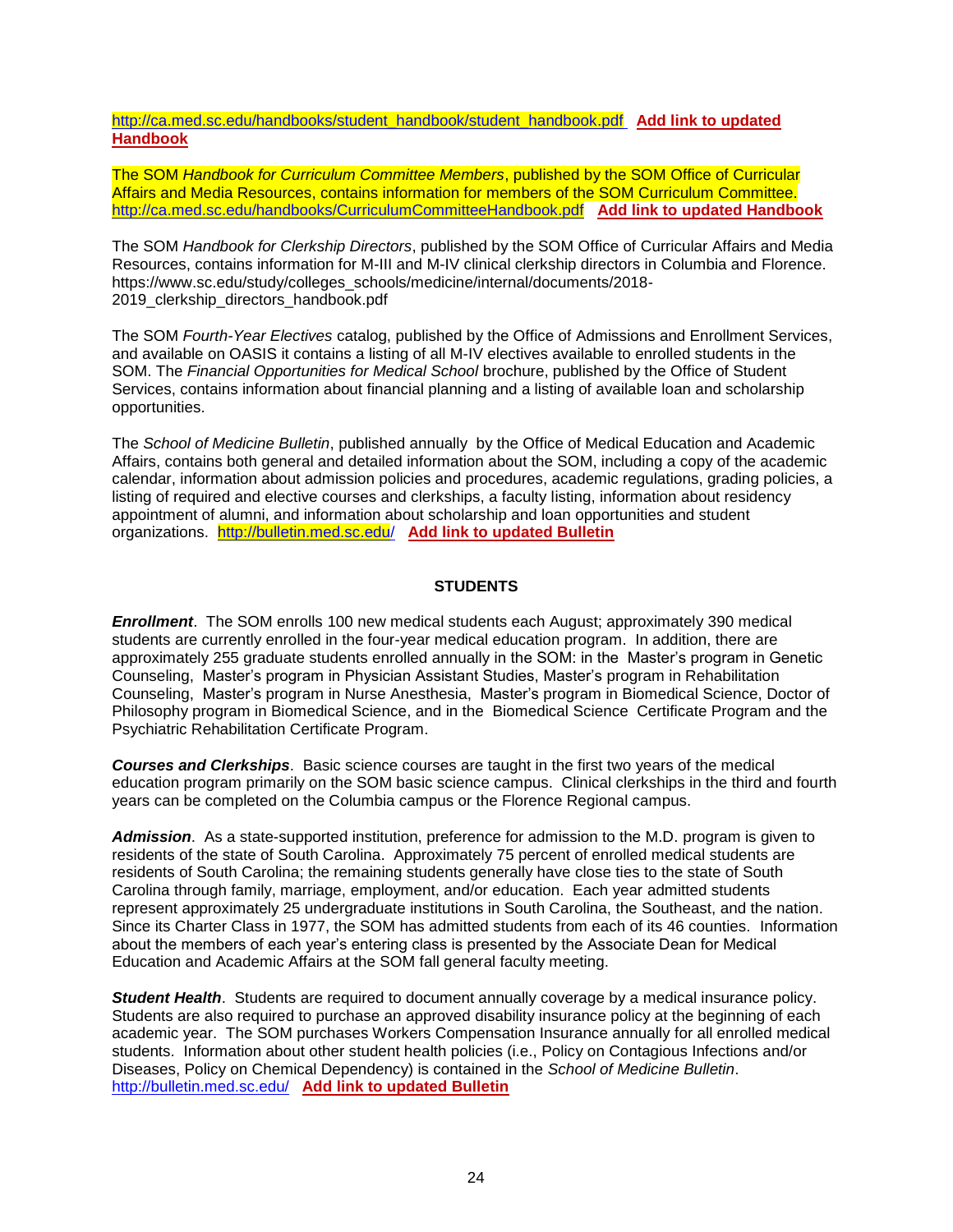The SOM has written policies and procedures regarding injuries and exposures sustained by students during the course of their medical education. Personnel in the Medical Student Health Service (Jennifer Evans, SOM Nurse) are available to answer questions from faculty members and students about these policies and procedures.

*Student Advisory Systems*. Faculty members from all SOM departments volunteer as advisors to medical students through faculty-student advisory teams arranged by the Office of Student and Career Services. These teams consist of two to three faculty members and students from all four SOM classes. Advisors counsel students regarding academic issues and other areas pertinent to students' satisfactory progress through the medical curriculum. They also assist M-III and M-IV students with fourth-year elective selection, medical specialty selection, and residency application. Faculty advisors and medical students are encouraged to meet at least once per semester. Advisors assist the Office of Student and Career Services in following the academic progress of their advisees. Student-student advisory systems are at the discretion of the respective classes of the SOM. Incoming first-year students are assigned rising M-II student advisers in late spring so that advisers and advisees may meet during the summer preceding matriculation.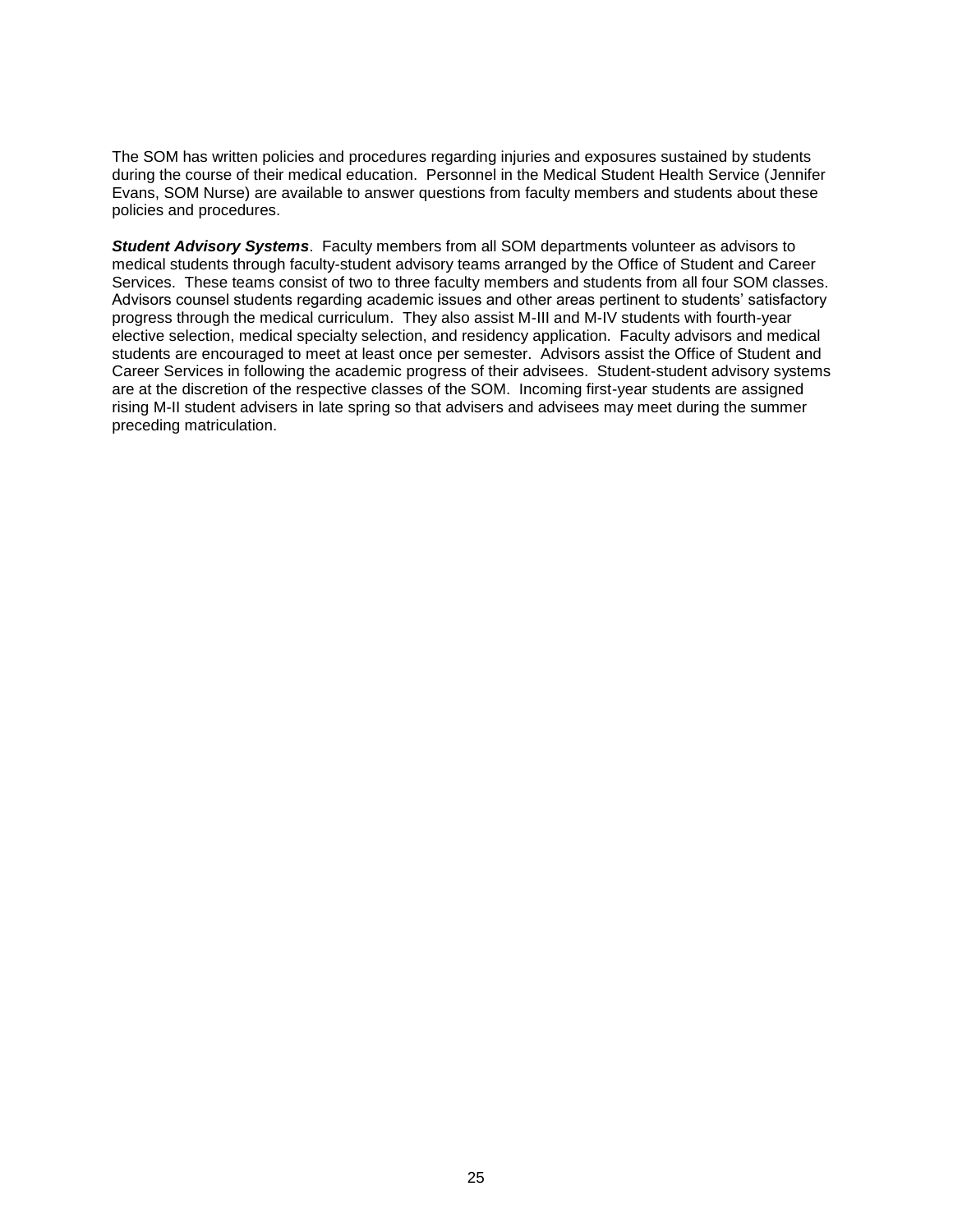## **FIGURE 1**

# University of South Carolina School of Medicine Columbia Functional Organizational Chart